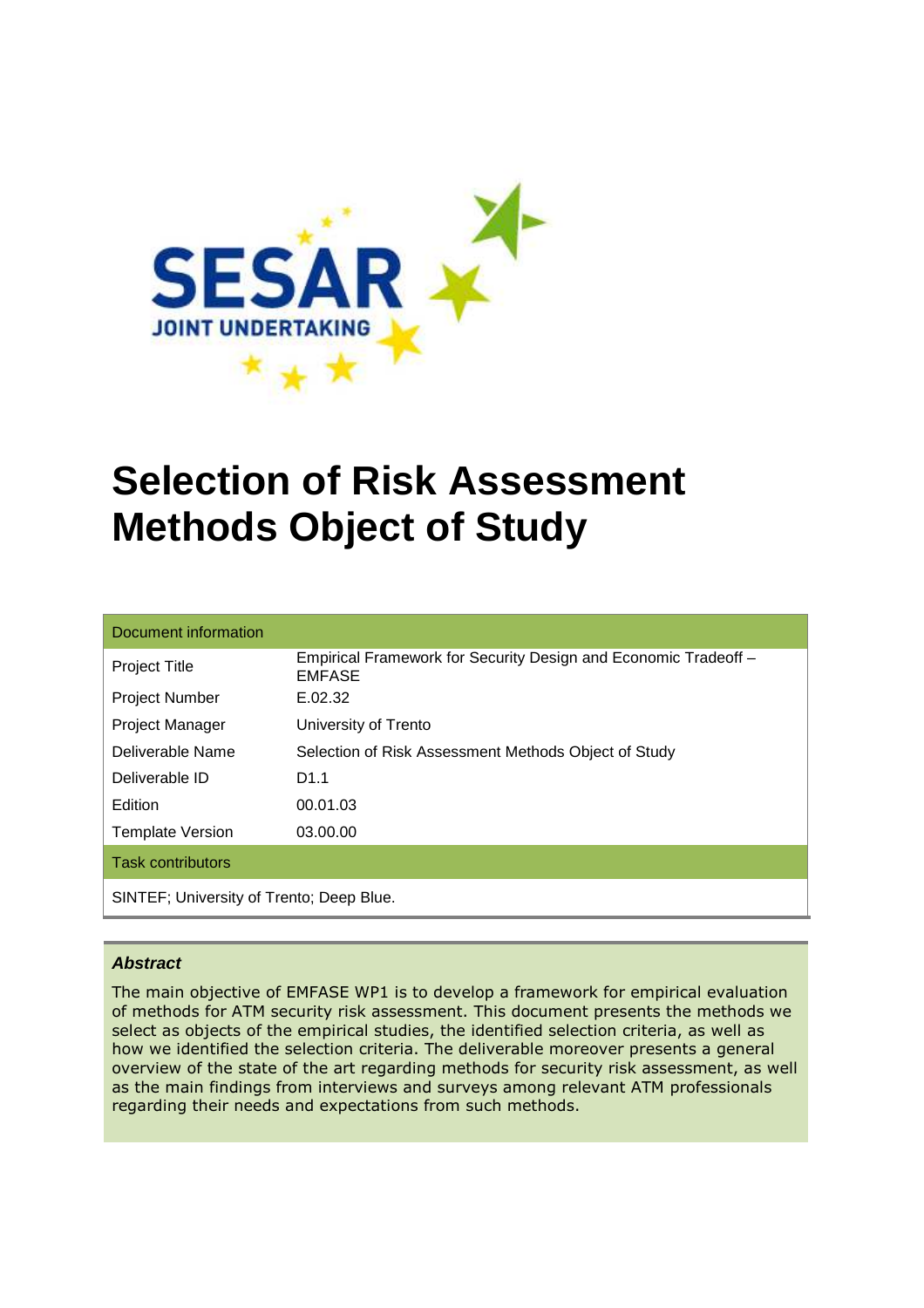# **Authoring & Approval**

| Prepared By - Authors of the document. |                             |            |
|----------------------------------------|-----------------------------|------------|
| Name & Company                         | <b>Position &amp; Title</b> | Date       |
| Bjørnar Solhaug, SINTEF                | WP1 leader                  | 28/02/2014 |
| Federica Paci, UNITN                   | Project member              | 27/02/2014 |
| Fabio Massacci, UNITN                  | Project coordinator         | 14/02/2014 |
| Katsyarina Labunets, UNITN             | Project member              | 14/02/2014 |
| Martina De Gramatica, UNITN            | Project member              | 14/02/2014 |

| Reviewed By - Reviewers internal to the project. |                             |            |
|--------------------------------------------------|-----------------------------|------------|
| Name & Company                                   | <b>Position &amp; Title</b> | Date       |
| Elisa Chiarani, UNITN                            | Project manager assistant   | 24/02/2014 |
| Federica Paci, UNITN                             | Project member              | 27/02/2015 |
| Federica Paci, UNITN                             | Project member              | 08/04/2014 |
| Elisa Chiarani, UNITN                            | Project manager assistant   | 09/04/2014 |

| Reviewed By - Other SESAR projects, Airspace Users, staff association, military, Industrial Support, other organisations. |                        |            |
|---------------------------------------------------------------------------------------------------------------------------|------------------------|------------|
| Name & Company                                                                                                            | Position & Title       | Date       |
| Rainer Koelle, EUROCONTROL                                                                                                | <b>Project Officer</b> | 14/03/2014 |
|                                                                                                                           |                        |            |

| Approved for submission to the SJU By - Representatives of the company involved in the project. |                     |            |
|-------------------------------------------------------------------------------------------------|---------------------|------------|
| Name & Company<br>Position & Title<br>Date                                                      |                     |            |
| Fabio Massacci, UNITN                                                                           | Project coordinator | 09/09/2014 |
|                                                                                                 |                     |            |

| Rejected By - Representatives of the company involved in the project. |                                |                         |
|-----------------------------------------------------------------------|--------------------------------|-------------------------|
| Name & Company<br><b>Position &amp; Title</b><br>Date                 |                                |                         |
| <name company=""></name>                                              | <position title=""></position> | <dd mm="" yyyy=""></dd> |
|                                                                       |                                |                         |

Rational for rejection

None.

# **Document History**

| <b>Edition</b> | Date       | <b>Status</b>      | Author                                          | Justification                             |
|----------------|------------|--------------------|-------------------------------------------------|-------------------------------------------|
| 00.00.01       | 14/01/2014 | Document structure | <b>B.</b> Solhaug                               | Document creation                         |
| 00.00.02       | 06/02/2014 | Draft              | F. Massacci,<br>K. Labunets,<br>M. De Gramatica | Data gathering and analysis               |
| 00.00.03       | 14/02/2014 | Draft              | B. Solhaug, F. Paci                             | Full first draft of all main<br>sections  |
| 00.00.10       | 20/02/2014 | First version      | <b>B.</b> Solhaug                               | First version of deliverable              |
| 00.00.11       | 24/02/2014 | Working            | E. Chiarani                                     | Quality check completed;<br>minor changes |

founding members



Avenue de Cortenbergh 100 | B- 1000 Bruxelles | www.sesarju.eu

2 of 28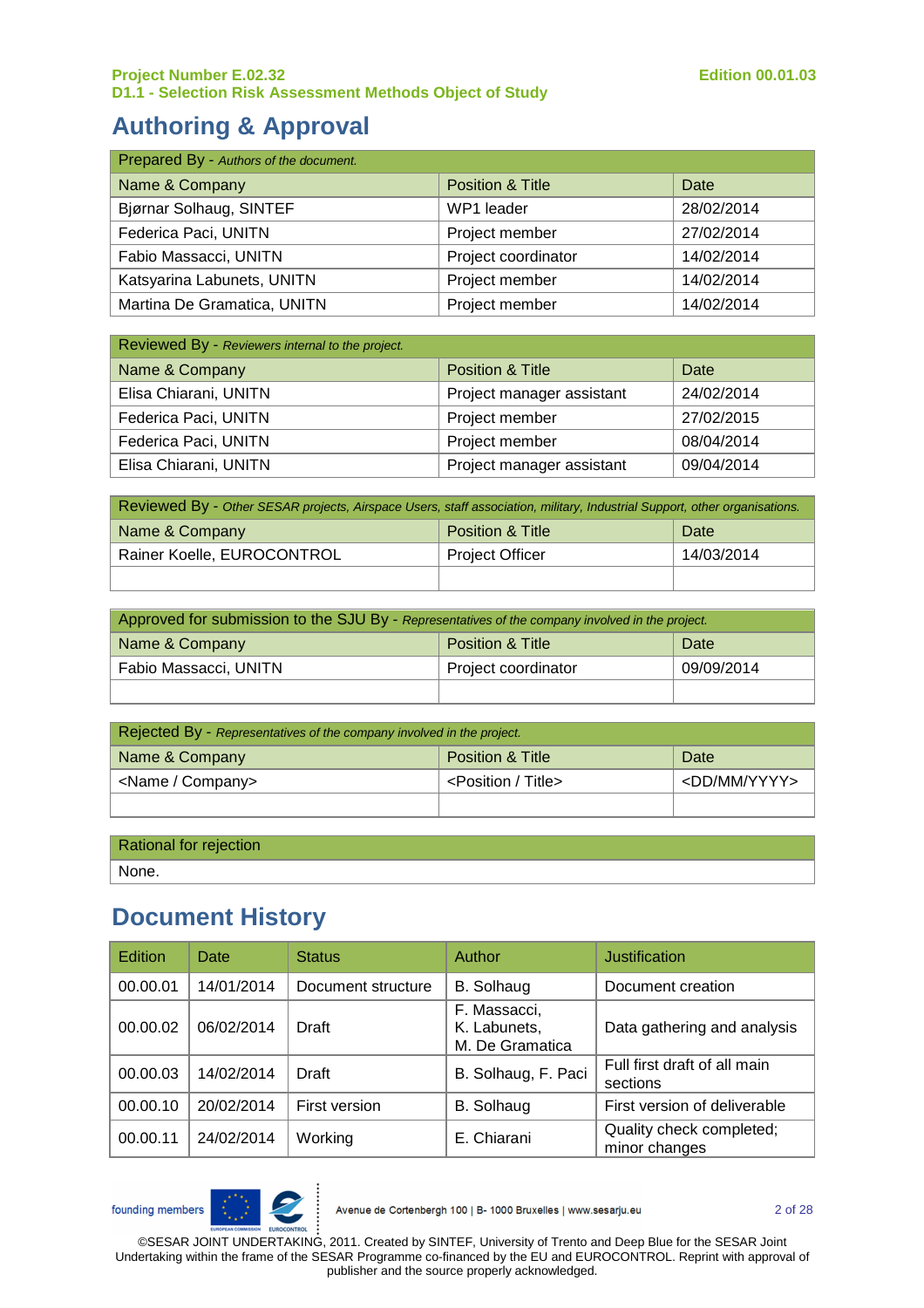| 00.00.12 | 27/02/2014 | Working                | F. Paci                     | Internal review                                     |
|----------|------------|------------------------|-----------------------------|-----------------------------------------------------|
| 00.00.13 | 28/02/2014 | Working                | B. Solhaug                  | Revision after internal review<br>and quality check |
| 00.01.00 | 28/02/2014 | Review ready           | B. Solhaug                  | Prepared for external review                        |
| 00.01.01 | 27/03/2014 | For approval           | B. Solhaug                  | Revision after external<br>review                   |
| 00.01.02 | 08/04/2014 | <b>Internal Review</b> | F. Paci                     | Minor remarks                                       |
| 00.01.03 | 09/04/2014 | Quality check          | E. Chiarani, F.<br>Massacci | Quality check and approval                          |

# **Intellectual Property Rights (foreground)**

This deliverable consists of foreground owned by one or several Members or their Affiliates.

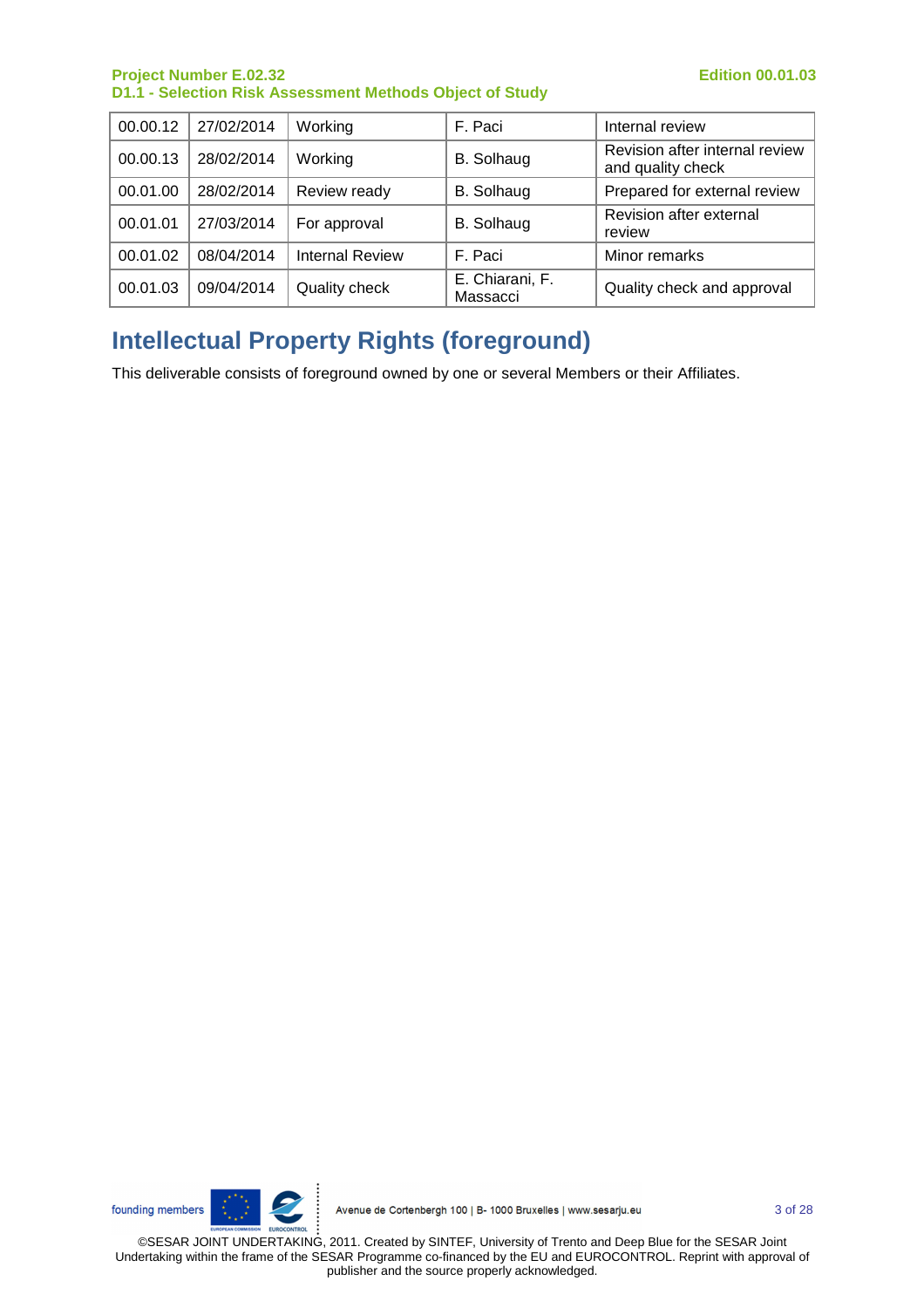# **Table of Contents**

| 1                |                                |  |
|------------------|--------------------------------|--|
|                  | 1.1<br>12<br>1.3<br>1.4<br>1.5 |  |
| $\mathbf{2}$     |                                |  |
| 3                |                                |  |
| $\blacktriangle$ |                                |  |
|                  | 4.1<br>4.2<br>4.3<br>4.4       |  |
| 5                |                                |  |
| 6                |                                |  |
|                  | 6.1<br>6.2<br>6.3<br>6.4       |  |
| $\overline{7}$   |                                |  |
| 8                |                                |  |
| 9                |                                |  |

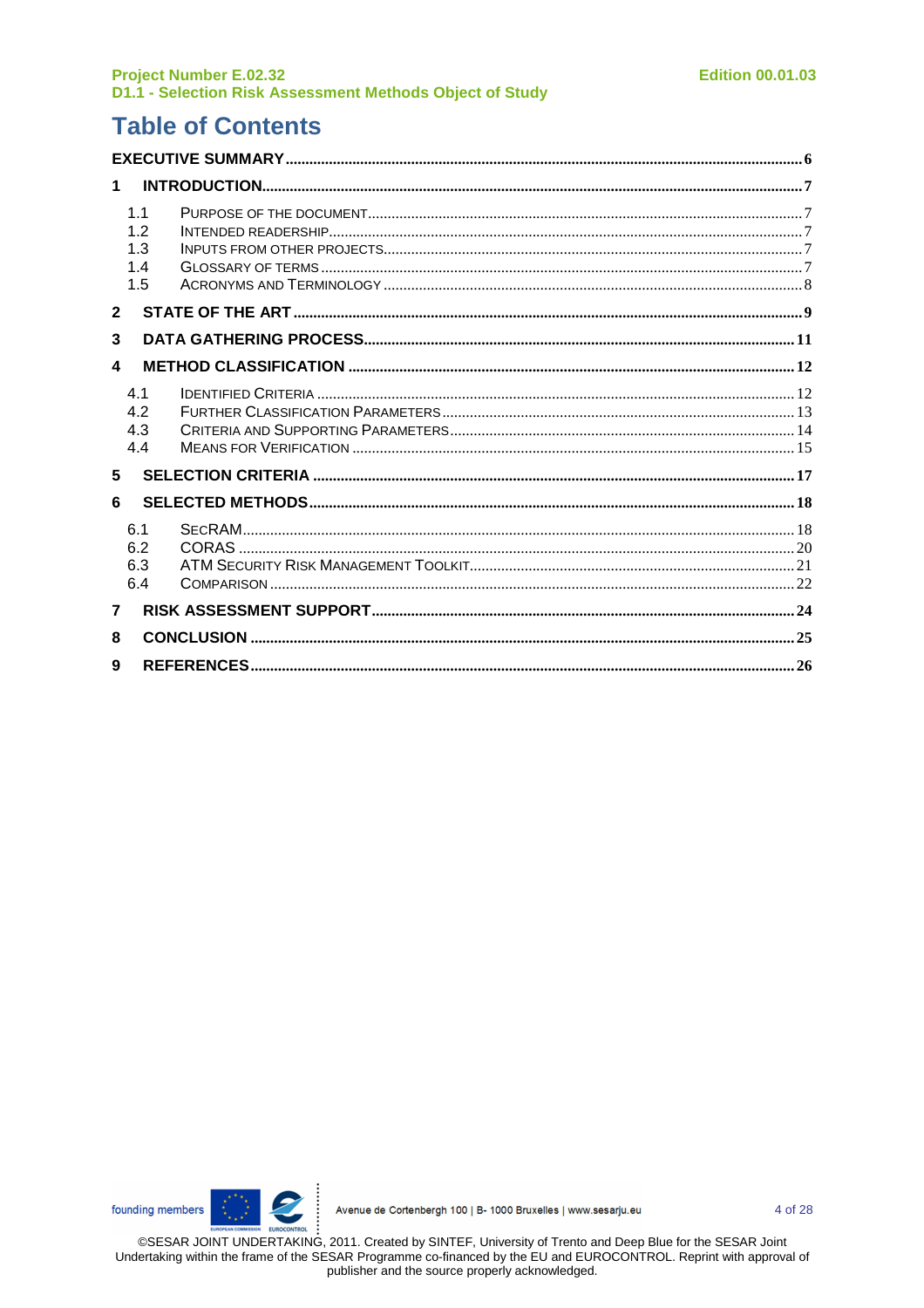# **List of tables**

| Table 3 – Means to verify the fulfillment of the identified criteria and parameters 16 |  |
|----------------------------------------------------------------------------------------|--|

# **List of figures**

|--|



Avenue de Cortenbergh 100 | B- 1000 Bruxelles | www.sesarju.eu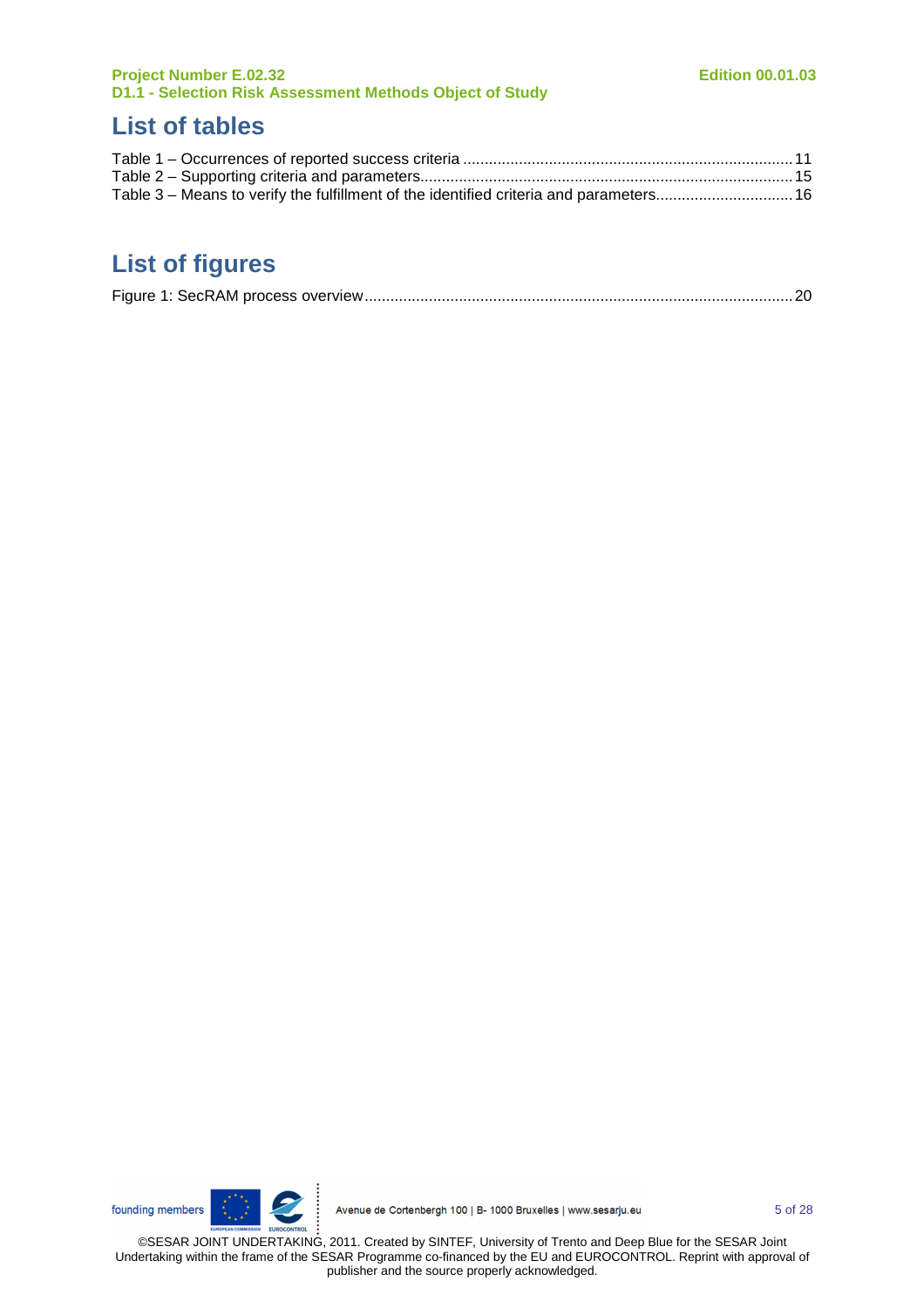### **Executive summary**

The main objective of WP1 of the EMASE project is to develop a framework for empirical evaluation of methods for security risk assessment for the ATM domain. The framework shall provide means for categorizing security risk assessment methods, and provide general principles for evaluating and comparing such methods.

The purpose of this deliverable is to document the security risk assessment methods that will be the main objects of the empirical studies and the evaluation within the EMFASE project. While our framework for empirical evaluation should be applicable to any security risk assessment method that is adequate for the ATM domain, it is of course infeasible to study all existing methods in the course of this project. The deliverable gives an overview of the state of the art, and describes our initial scheme for classifying security risk assessment methods based on the needs of ATM stakeholders. Subsequently we describe in more details the methods that will be applied in our empirical studies, and the reason for this selection.

The needs of the ATM stakeholders were identified via surveys and interviews of ATM professionals that to a greater or lesser extent are required to conduct security risk assessments. The gathered data was analyzed by qualitative research techniques to identify the most important criteria that should be fulfilled by methods for security risk assessment. The identified criteria were clear process, specific controls, easy to use, coverage of results, tool support and comparability of results. Based on these criteria, the meaning of which are explained in the deliverable, we identified a set of further parameters for classifying risk assessment methods, where each parameter correspond to a method feature or property that may contribute to fulfill one or more of the criteria identified by the professionals.

Using the criteria and parameters we identified six criteria for the selection of the specific risk assessment methods that will serve as our main objects of study. The selection criteria are 1) relevance for the ATM domain, 2) readiness for (empirical) study, 3) in-house expertise (within the EMFASE consortium), 4) coverage of the identified criteria and parameters, 5) self-contained methods, and 6) complementarity of selected methods.

Finally, the deliverable presents in more details the selected methods, namely SecRAM, CORAS and the EUROCONTRL ATM Security Risk Management Toolkit, as well as the reason for this selection. In the course of the EMFASE project, we may select further security risk assessment methods to study, but this depends on how the project evolves and which further needs we may identify while developing the EMFASE empirical framework.

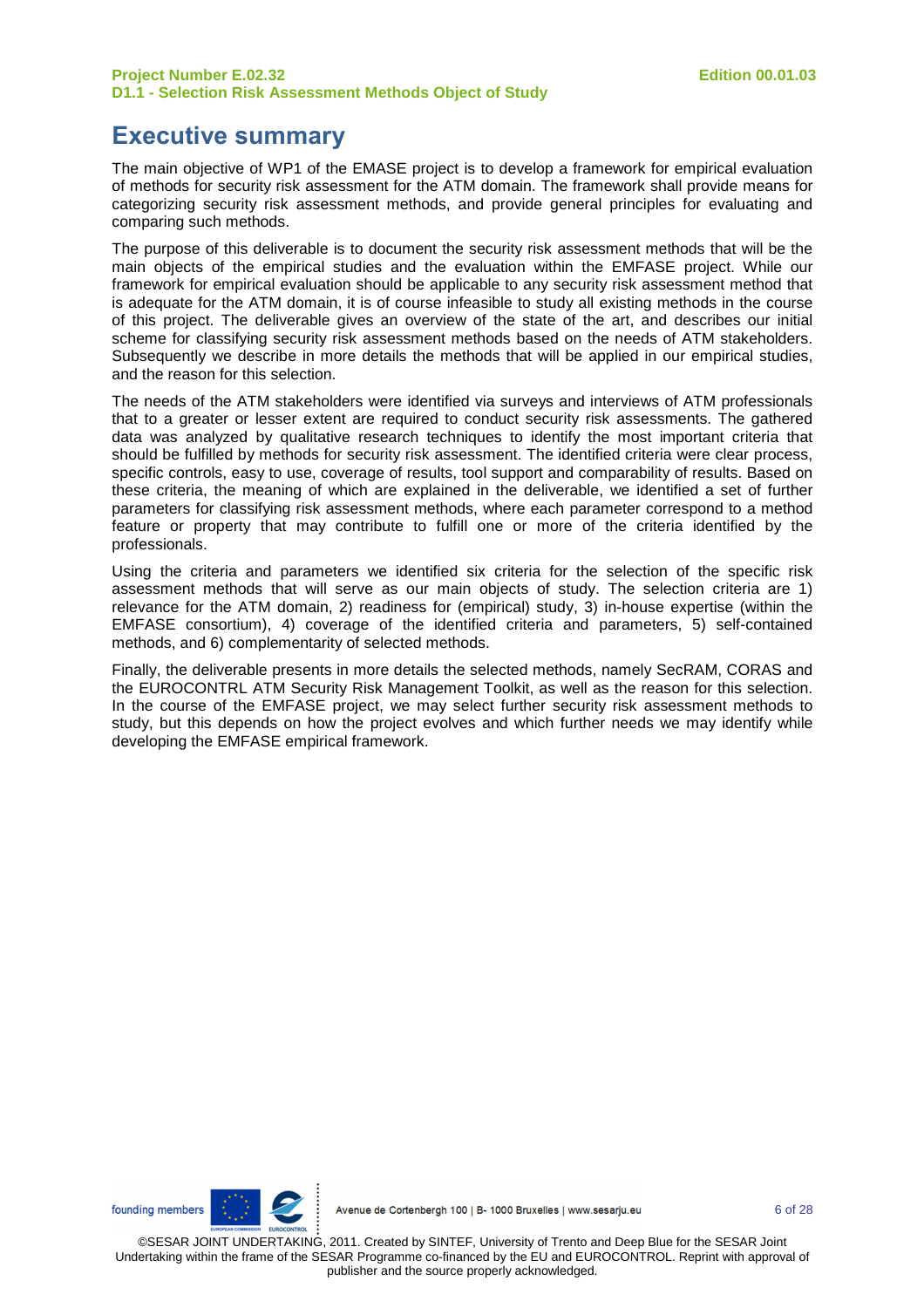# **1 Introduction**

#### **1.1 Purpose of the document**

The main objective of WP1 of the EMFASE project is to develop a framework for empirical evaluation of methods for security risk assessment for the Air Traffic Management (ATM) domain. The framework shall provide means for categorizing security risk assessment methods, and provide general principles for evaluating and comparing such methods.

The purpose of this deliverable is to document the security risk assessment methods that will be the main objects of the empirical studies and the evaluation within the EMFASE project. While our framework for empirical evaluation should be applicable to any security risk assessment method that is adequate for the ATM domain, it is of course infeasible to study all existing methods in the course of this project. In this deliverable we give an overview of the state of the art, and we describe our initial scheme for classifying security risk assessment methods based on the needs of ATM stakeholders. Subsequently we describe in more details the methods that will be applied in our empirical studies, and the reason for this selection.

More specifically, the document is structured as follows. After the overview of the state of the art in Section 2, we describe in Section 3 how we gathered from relevant ATM professionals the underlying data for classifying methods for security risk assessment. In Section 4 we present our classification, which is based on the criteria derived from the gathered data, as well as further relevant classification parameters that we identified. The section also relates the criteria and parameters, and indicates the main means for their verification. In Section 5 we present the criteria for the selection of our method objects of study, and in Section 6 we describe in more details the specific methods we selected. Section 7 gives a brief overview of relevant support material for the selected methods, before we conclude in Section 8.

### **1.2 Intended readership**

The intended readers of this document are generally all stakeholders within the ATM domain that need to take security into account in an operational area. More specifically, the document is of interest for all SESAR JU projects within the transversal areas of WP16 that are related to security management and risk assessment. For these stakeholders the document gives insight into some of the main criteria that should be fulfilled by methods for ATM security risk assessment, and also which methods that could be relevant to apply or investigate further.

### **1.3 Inputs from other projects**

This deliverable uses in particular inputs from SESAR project 16.02.03 Security Risk Assessment – Security Risk Assessment Methodology, since this methodology is one of those considered by EMFASE for serving as object to empirical studies and evaluation. Project 16.02.05 Harmonized ATM Security Best Practices also provides relevant input, in particular the Minimum Set of Security Controls (MSSC).

| <b>Definition</b><br>Term |                                                             |
|---------------------------|-------------------------------------------------------------|
| <b>Asset</b>              | Anything that has value to the organization                 |
| <b>Consequence</b>        | Impact                                                      |
| Impact                    | Adverse change to the level of business objectives achieved |
| <b>Information asset</b>  | Knowledge or data that has value to the organization        |

### **1.4 Glossary of terms**

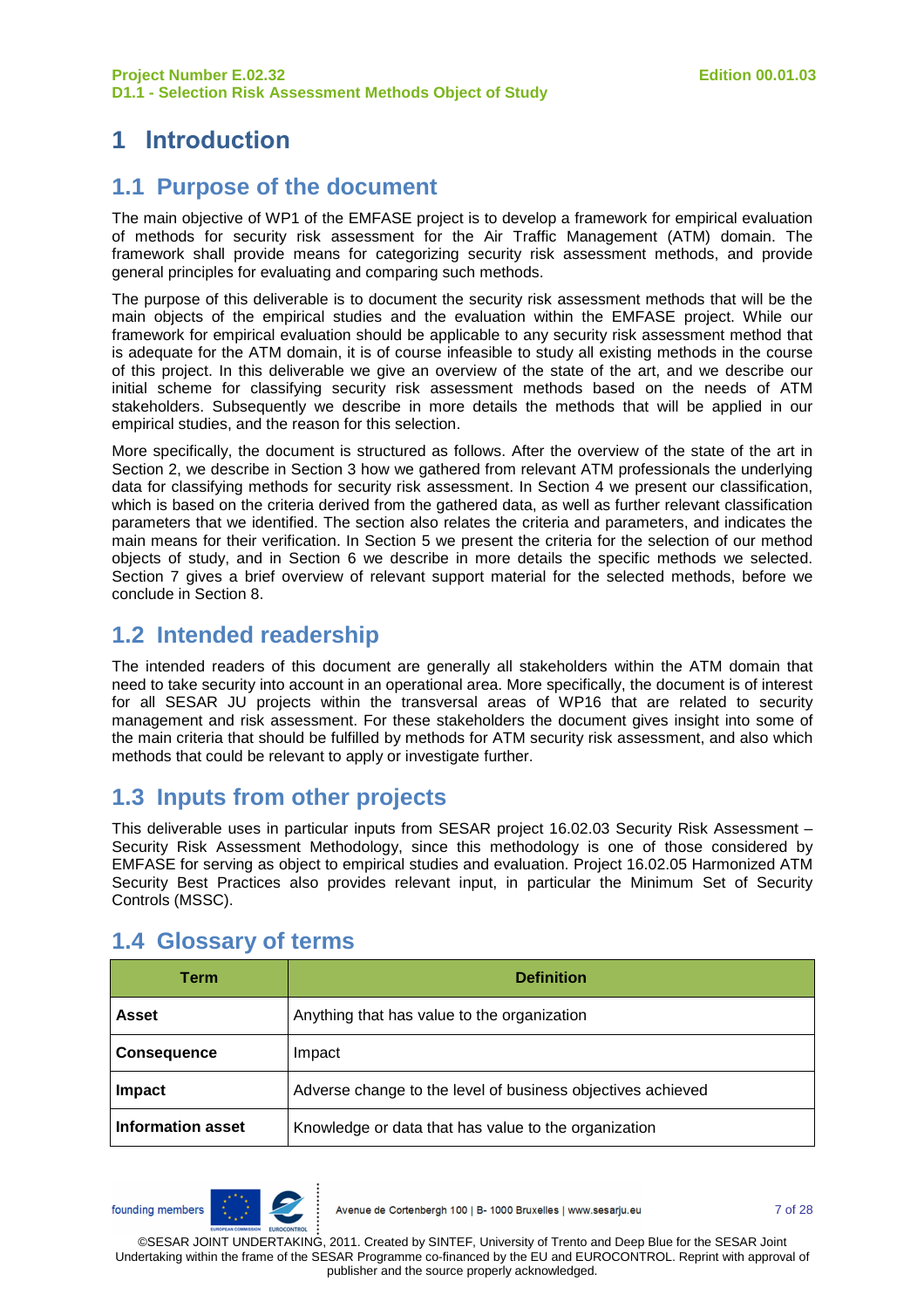| Term                     | <b>Definition</b>                                                                |  |  |  |  |  |  |
|--------------------------|----------------------------------------------------------------------------------|--|--|--|--|--|--|
| Information security     | Preservation of confidentiality, integrity and availability of information       |  |  |  |  |  |  |
| Likelihood               | The probability or frequency of occurrence                                       |  |  |  |  |  |  |
| <b>Risk</b>              | The combination of the likelihood of an unwanted incident and its<br>consequence |  |  |  |  |  |  |
| <b>Risk assessment</b>   | Overall process of risk identification, risk analysis and risk evaluation        |  |  |  |  |  |  |
| Threat                   | Potential cause of an unwanted incident                                          |  |  |  |  |  |  |
| <b>Treatment</b>         | Measure to modify risk                                                           |  |  |  |  |  |  |
| <b>Unwanted incident</b> | Event that harms an asset                                                        |  |  |  |  |  |  |
| Vulnerability            | Weakness of an asset or control that can be exploited by a threat                |  |  |  |  |  |  |

# **1.5 Acronyms and Terminology**

| Term                      | <b>Definition</b>                                                                                |  |  |  |  |  |  |  |
|---------------------------|--------------------------------------------------------------------------------------------------|--|--|--|--|--|--|--|
| <b>ATM</b>                | Air Traffic Management                                                                           |  |  |  |  |  |  |  |
| <b>E-ATMS</b>             | European Air Traffic Management System                                                           |  |  |  |  |  |  |  |
| <b>RA</b>                 | Risk assessment                                                                                  |  |  |  |  |  |  |  |
| <b>RAM</b>                | Risk assessment method                                                                           |  |  |  |  |  |  |  |
| <b>SecRAM</b>             | <b>SESAR Security Risk Assessment Method</b>                                                     |  |  |  |  |  |  |  |
| <b>SESAR</b>              | Single European Sky ATM Research Programme                                                       |  |  |  |  |  |  |  |
| SJU                       | SESAR Joint Undertaking (Agency of the European Commission)                                      |  |  |  |  |  |  |  |
| <b>SJU Work Programme</b> | The programme which addresses all activities of the SESAR Joint<br>Undertaking Agency.           |  |  |  |  |  |  |  |
| <b>SESAR Programme</b>    | The programme which defines the Research and Development activities<br>and Projects for the SJU. |  |  |  |  |  |  |  |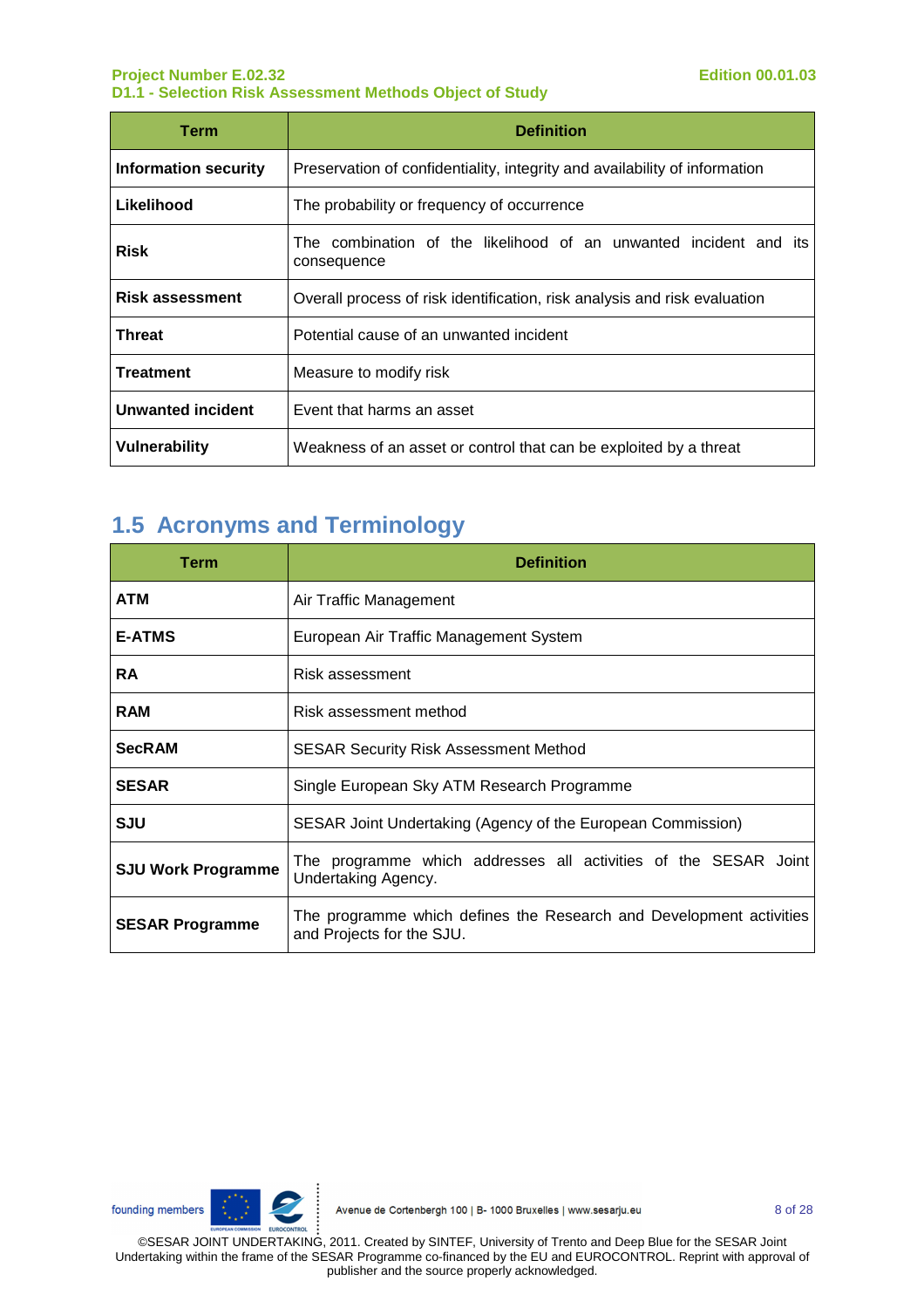# **2 State of the Art**

In this section we give a general overview of established standards, methods and best practices for security risk management of information systems.

Most methods for risk management and risk assessment follow (to greater or lesser extent) the process defined by the ISO 31000 standard [9]. The purpose of the standard is to provide principles and guidelines for risk management independent of domains and the kinds of risk that are addressed (such as safety, environment, security, finance, etc.). The proposed risk management process consists of seven activities. Five of these include risk assessment, which should be conducted at a regular basis. These five activities are context establishment, risk identification, risk analysis, risk evaluation, and risk treatment. The remaining two activities are continuous and comprise communication and consultation, as well as monitoring and review.

The ISO/IEC 27005 standard [13] complies with ISO 31000, but is tailored for information security risk management. The notion of information security is defined by the ISO/IEC 27001 information security standard [12] as the preservation of confidentiality, integrity and availability of information. Other relevant properties that can be involved are authenticity, accountability, non-repudiation and reliability. The two standards include guidelines, and come with lists of controls, threats and vulnerabilities that should be considered. The NIST SP 800-30 [20] is a standard for risk management for IT systems developed by the US National Institute of Standards and Technology. It provides a terminology for IT risk management and specifies a process for how to conduct risk assessment, and is supported by a catalogue of recommended security controls [21].

There are a number of national level standards and guidelines for risk management that are closely related to these international standards. The UK standard on technical risk assessment [22] is issued by the Cabinet Office, and shall be applied to government IT systems to support the identification and estimation of security risks, and the selection of appropriate controls for risk mitigation. Other similar examples are the French EBIOS [1], the Spanish MAGERIT [19] and the German IT-Grundschutz [4].

In addition to international and national standards there are a number of approaches from industry, like COBIT [14], CRAMM [27], the Microsoft Security Risk Management Guide [18], and SABSA [24]. COBIT and SABSA focus on business goals/requirements and the protection or fulfillment of these by means of security controls. CRAMM was originally developed for the British governmental agency CCTA in the eighties, and is now in its version 5. It follows a process similar to ISO/IEC 27005, and supports organizations to achieve ISO/IEC 27001 certification. The Microsoft guide defines a risk management process of four phases that shall aid stakeholders in proactively identifying and mitigating IT security risks.

Available methods that have been developed by academia and research institutes include OCTAVE [2], SQUARE [16], SREP [17] and CORAS [15]. OCTAVE is a risk-based strategic assessment and planning method for security conducted over three phases. The method is asset-driven, so the first phase is dedicated to the identification of critical assets, as well as threat profiles. The subsequent phases are for vulnerability mitigation, and for risk identification and mitigation, respectively. SQUARE has a wider scope than risk assessment alone, as it aims to elicit security and privacy requirements. Risk assessment is conducted as one of the phases of the process, and is applied to support the requirements elicitation. SREP supports a similar process to identify and analyze security requirements, and is compliant with several standards, including ISO/IEC 27001 and the Common Criteria [11]. CORAS is a model-driven approach to risk assessment that is closely based on the ISO 31000 standard. It comes with practical guidelines and techniques to support the different activities, as well as language and tool support for the necessary risk modeling.

Risk assessment is a critical part of aviation and ATM, but traditionally the focus has been on safety, as exemplified by the EUROCONTROL ESARR 4 [6] requirements to risk assessment and mitigation in ATM. However, the need for security management steadily increases due to the criticality of ATM information systems and services. Guidance such as the Manual for National ATM Security Oversight [7] and the ATM Security Risk Management Toolkit [5] highlight the need for security risk assessment in ATM. Moreover, the SESAR JU has projects dedicated to the development of methods for security risk assessment of ATM systems. In particular, the SESAR ATM Security Risk Assessment Method (SecRAM) [26] shall aid SESAR Operational Focus Areas (OFAs) in assessing and documenting security risks. SecRAM is compatible with ISO/IEC 27005 and is defined over a process of seven

founding members

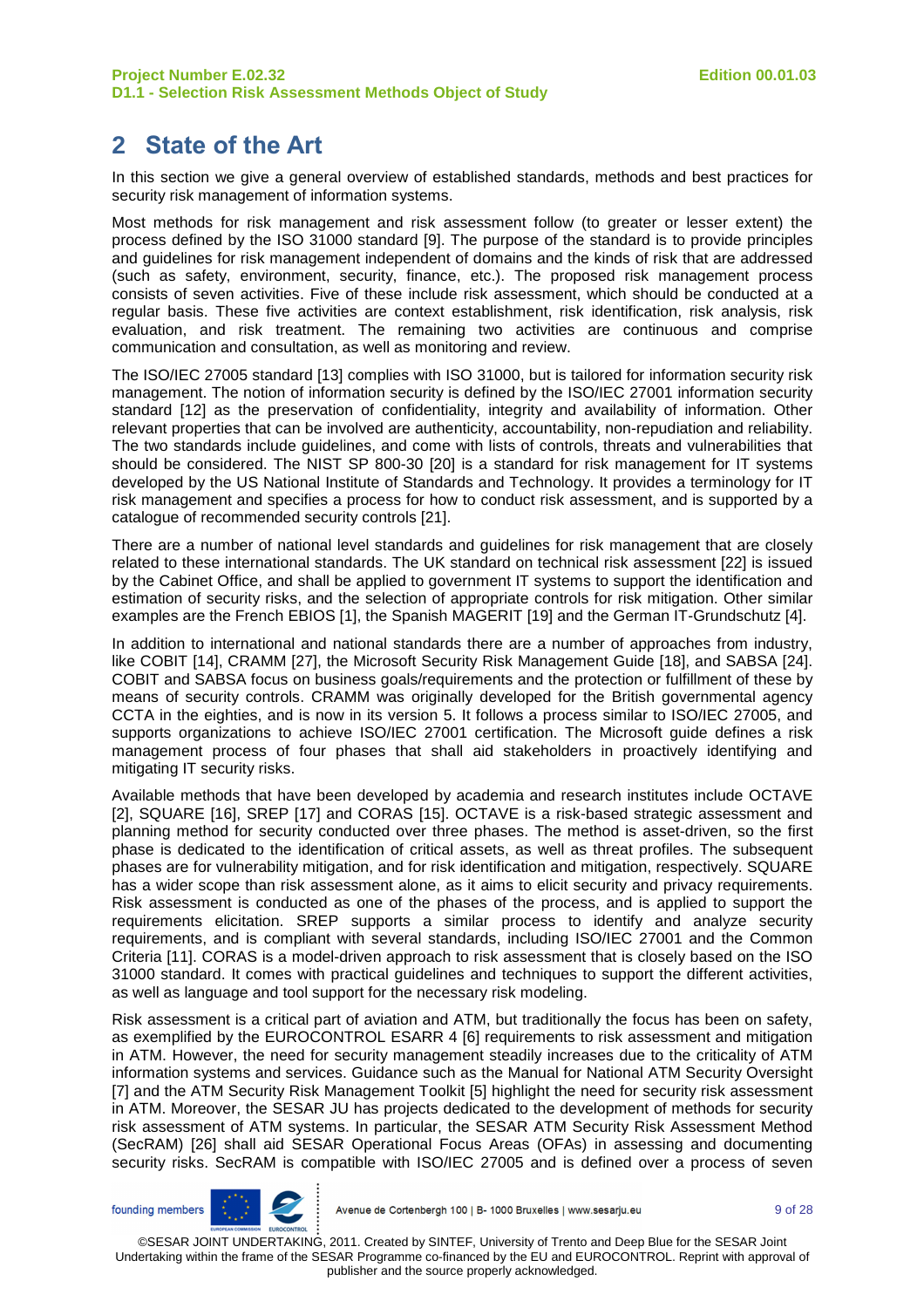steps, ranging from asset identification to risk treatment. The method is asset driven, and the focus is on information assets and services with the aim of protecting their confidentiality, integrity and availability. The SecRAM Implementation Guidance Material [25] provides guidelines for how to apply the method in practice.

Standards and guidelines such as the ISO/IEC risk management standards mainly describe the underlying terminology, the processes to implement, and the activities that are required to be conducted. How to do risk assessment in practice and which techniques to use are often explained to a much lesser extent. Such techniques can be for threat identification and modeling, likelihood and consequence estimation, risk evaluation, etc. We will not give a detailed overview of such techniques here as they are numerous and of many different kinds. The reader is referred to the IEC 31010 guidance [10] that gives a comprehensive overview. Some well-known techniques for threat modeling are Misuse Cases [29], Attack Trees [28] and Microsoft Threat Modeling [30]. The notations facilitate the identification and analysis of threats and the attacks these threats can initiate. Risk and threat modeling not only facilitates conducting the risk assessment, but also the documentation of the results. Many approaches, such as SecRAM, uses table formats for the documentation.

The purpose of this overview of the state of the art is to provide a brief outline of the relevant background to this deliverable and to the tasks of EMFASE WP1. The work package develops a scheme for classification and comparison of methods for security risk assessment, as well as means and criteria for evaluating such methods. In the following sections we present our initial set of criteria and parameters for method classification. These will be elaborated during the course of the project, but at this stage they serve as a basis for our selection of the risk assessment methods object of study. The evaluation and comparison of the state of the art is outside the scope of this deliverable; instead, the main purpose is to select the objects of study by considering the state of the art and the overall objectives of WP1.

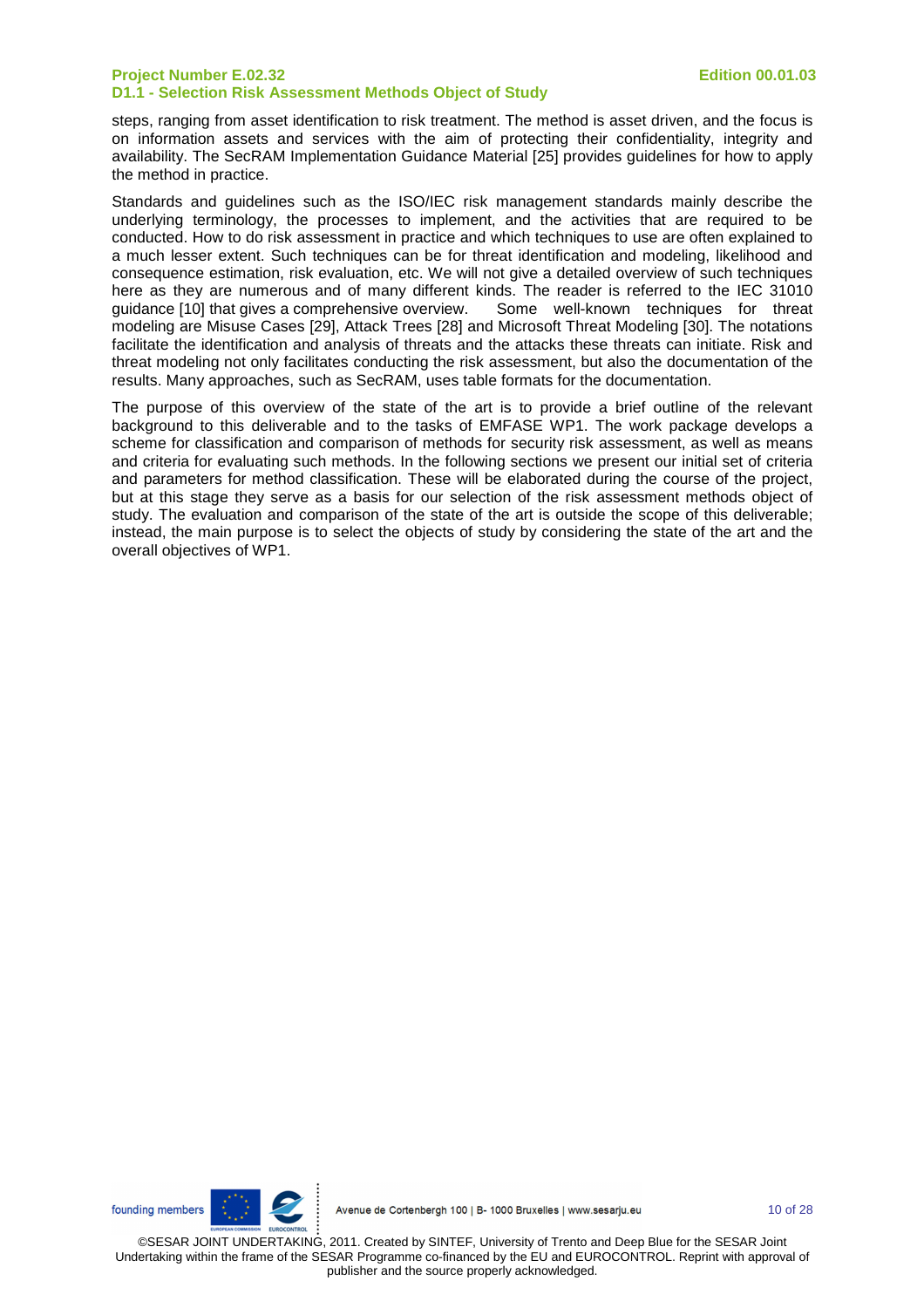### **3 Data Gathering Process**

In order to enable an empirical evaluation and comparison of methods for security risk assessment we need to identify the criteria with respect to which the methods shall be evaluated. Because EMFASE targets the ATM domain in particular we did an initial survey among ATM stakeholders to elicit such criteria. The survey included a questionnaire that was filled in by the participants individually, as well as group interviews where the participants were organized into separate focus groups of 5-6 people in each group.

The participants were all professionals from different organizations and enterprises within the aviation domain. While their background in security and risk management are of varying degree, they are all to some extent required to consider security risks and their mitigation as part of their work. The participants were hence a representative selection of ATM stakeholders with qualified opinions about and insights into the methodic needs for conducting a security risk assessment.

The questionnaire included an open question about the main success criteria for security risk assessment methods, and this topic was also covered by the interviews. We analyzed the questionnaire answers and the interview transcripts using coding [3], which is a content analysis technique from grounded theory. The qualitative analysis was conducted as follows.

- 1. We analyzed the responses to the open question and the interview transcripts to identify the recurrent patterns (codes) about the success criteria for the security risk assessment methods.
- 2. The identified codes were grouped by their similarity and classified into categories.
- 3. For each category we counted the number of statements as a measure of their relative importance.

Table 1 summarizes the main criteria reported by the professionals. We considered as the main identified criteria only the ones for which at least ten statements were made by the participants. Each of the criteria is explained in the next section, but we can observe here that while the main bulk of the statements fall into six main categories, the total share of other statements is significant (approx. 45%). This indicates some spread in the opinions of the ATM stakeholders, and that we may need to elaborate and refine the criteria during the course of the project.

| <b>Criterion</b>         | <b>Number of statements</b> |
|--------------------------|-----------------------------|
| Clear process            | 28                          |
| Specific controls        | 24                          |
| Easy to use              | 19                          |
| Coverage of results      | 14                          |
| Tool support             | 13                          |
| Comparability of results | 10                          |
| Other                    | 88                          |
| <b>Total</b>             | 196                         |

#### **Table 1 – Occurrences of reported success criteria**



11 of 28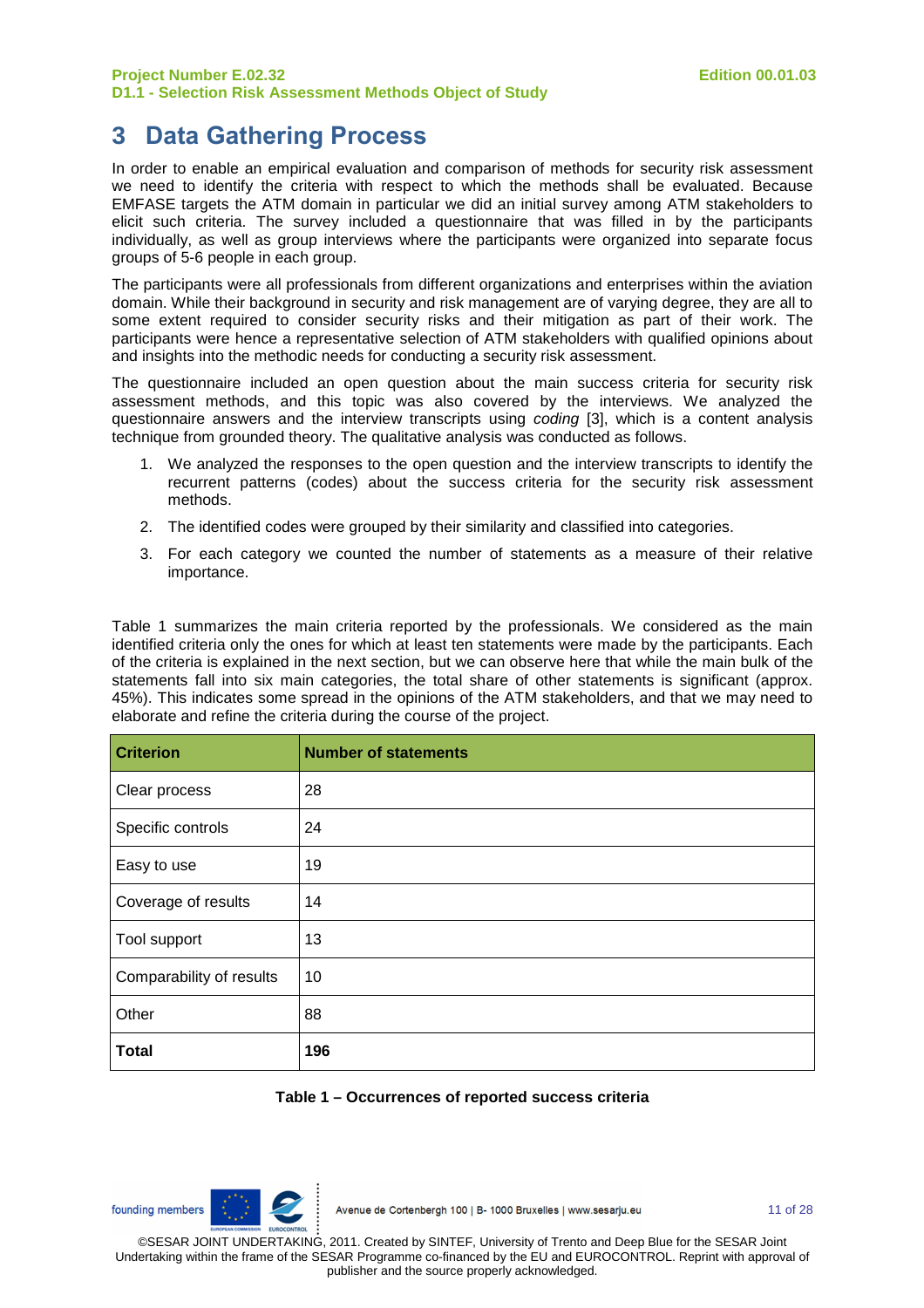# **4 Method Classification**

There are of course many different parameters and aspects that can be considered for the classification of methods for security risk assessment. For one thing, considering the overview of the state of the art in Section 2, what is understood by a risk assessment method can to some extent vary. At the very least, a method should consist of a well-defined procedure or process for attaining an objective. While this is the case for all of the considered risk assessment methods, there is much variation regarding further support. Such support may include practical guidelines, assessment techniques, repositories and tools. By risk assessment technique we mean a practical means for accomplishing a particular task during the process, such as the estimation of the risk likelihoods. While some methods are quite self-contained in the sense that they come with techniques and/or tool support, other leave it to the method user to select which existing, available techniques to use.

In our classification and evaluation of security risk assessment methods we will take into account all additional support that comes with each method. SecRAM, for example, comes with repositories of assets and controls, while CORAS comes with a tool for risk modeling.

The classification scheme is based on the data gathered from the ATM professionals. Guided by the criteria that we identified from these data, we have identified further method features or artifacts that could contribute to fulfill the criteria. The classification is the initial scheme for supporting the method evaluation in EMFASE; in the continuation of the project we will revise it based on any new insight, knowledge or further basis for extracting relevant criteria.

### **4.1 Identified Criteria**

In the following we explain in more detail the six criteria we identified based on the qualitative analysis using coding. Note that the criteria are not necessarily orthogonal, since, for example, ease of use may depend on other criteria like clarity of process and tool support. Also note that the selected quotations are slightly paraphrased.

The qualitative content analysis using coding requires a classification of the codes (statements) that in turns gives a measure of their relative importance. This classification is part of the analysis, and therefore obviously not given in advance. After the explanation of each criterion we give some example statements to illustrate how the statements were categorized.

**Clear process.** The main criterion reported by the ATM professionals (14% of the statements) is that a security risk assessment method should have a clear process. This means that the method should come with a process of well-defined steps, and each step should be supported by guidelines for how to conduct it.

Some of the statements related to this category are as follows.

- The method should be explicit about the objective of each task, the input to the task, how to conduct it and which output it shall produce.
- There should be logical steps to follow throughout the assessment process.
- A method is not good if it does not provide concrete and practical guidelines, including what to do, which information to gather and how to document it.

**Specific controls.** The second criterion (12% of the statements) is that the method should aid the identification of security controls (means for risk mitigation) that reduce the risks to an acceptable level. The controls must be specific to the organization and problem context (i.e. the target and the objectives of the assessment).

Some of the statements related to this category are as follows.

- The countermeasures identified by the security risk assessment method must be accustomed to the context.
- The method should aid in improving the security in comparison with the current situation, i.e. the situation before conducting the security risk assessment.
- The method must target the problem at hand and suite the organization.



Avenue de Cortenbergh 100 | B- 1000 Bruxelles | www.sesarju.eu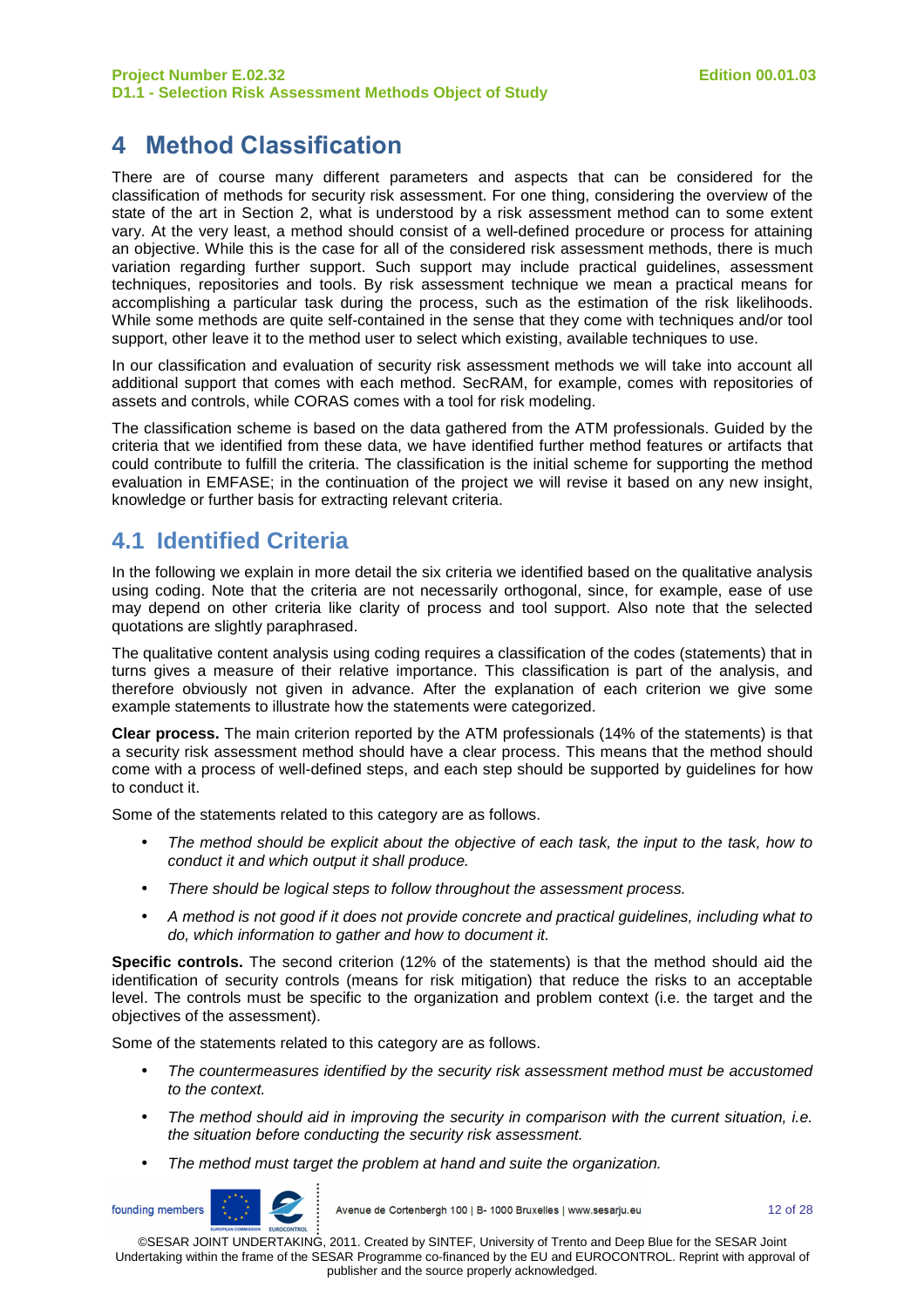**Easy to use.** The third criterion (10% of the statements) is that the security risk assessment method should be easy to use. This means that the method comes with a process that is simple, easy to understand and follow, free from redundant steps, and that it helps in finding an agreement with the relevant stakeholders.

The following are some of the relevant statements made by the professionals.

- The method should not elaborate things too much.
- The risk assessment should be easy to handle and understand, and it should be possible to conduct it within a reasonable amount of time.
- The risk assessment method should be applicable with simplicity, and the users should be able to achieve the results by simple actions.
- The method must be applicable, straightforward, simple, logical and fast.

**Coverage of results.** The fourth reported criterion (7% of the statements) is coverage or completeness of the results. This means that the method shall help to find all significant security risks within the defined target of analysis.

The relevant statements include the following.

- The method should help finding the most complete set of risks related to security.
- The coverage of the method is important. This includes the identification of risks, the identification of means for mitigation (preventive, detective and reactive), the coverage of the threat space, and the coverage of the full life cycle of the system under threat.

**Tool support.** The fifth criterion (6% of the statements) was related to the importance of having tool support for the method.

The following are example of statements related to this criterion:

- The method should come with tool support for the automated calculation of risk levels.
- Tool support should be provided to enable the consideration of several thousand factors (like threats, threat scenarios, assets and asset support).
- Tools that implement the method should be provided.
- For cases with numerous threats, there are also lots of duplications that make the assessment difficult. A tool that implements the method would be helpful.
- Tools for automating steps of the method should be provided.

**Comparability of results.** The sixths of the most reported criteria (5% of the statements) was related to the ability to compare security risk assessment results. This means that the method should be easily repeatable, and that the results can be compared to both previous and other assessments.

Some of the statements of the professionals related to this criterion include the following:

- The results of applying the method should be comparable with previous results.
- The method should be repeatable, measurable and comparable.

### **4.2 Further Classification Parameters**

Based on the criteria we identified using the data provided by the ATM professionals, we have identified further support or method features and artifacts that are relevant. These are parameters for security risk assessment classification that can contribute to fulfill one or more of the six main criteria identified by the professionals. This is an initial set of parameters that is likely to be extended and/or revised during the course of the EMFASE project. At this point we did the parameter identification by considering typical features of security risk assessment methods, and selecting those that can be related to the criteria identified by the professionals.

**Compliance with ISO/IEC standards.** Compliance with established international standards is a demand by many organizations. Although compliance should not be an absolute criterion for selecting



Avenue de Cortenbergh 100 | B- 1000 Bruxelles | www.sesarju.eu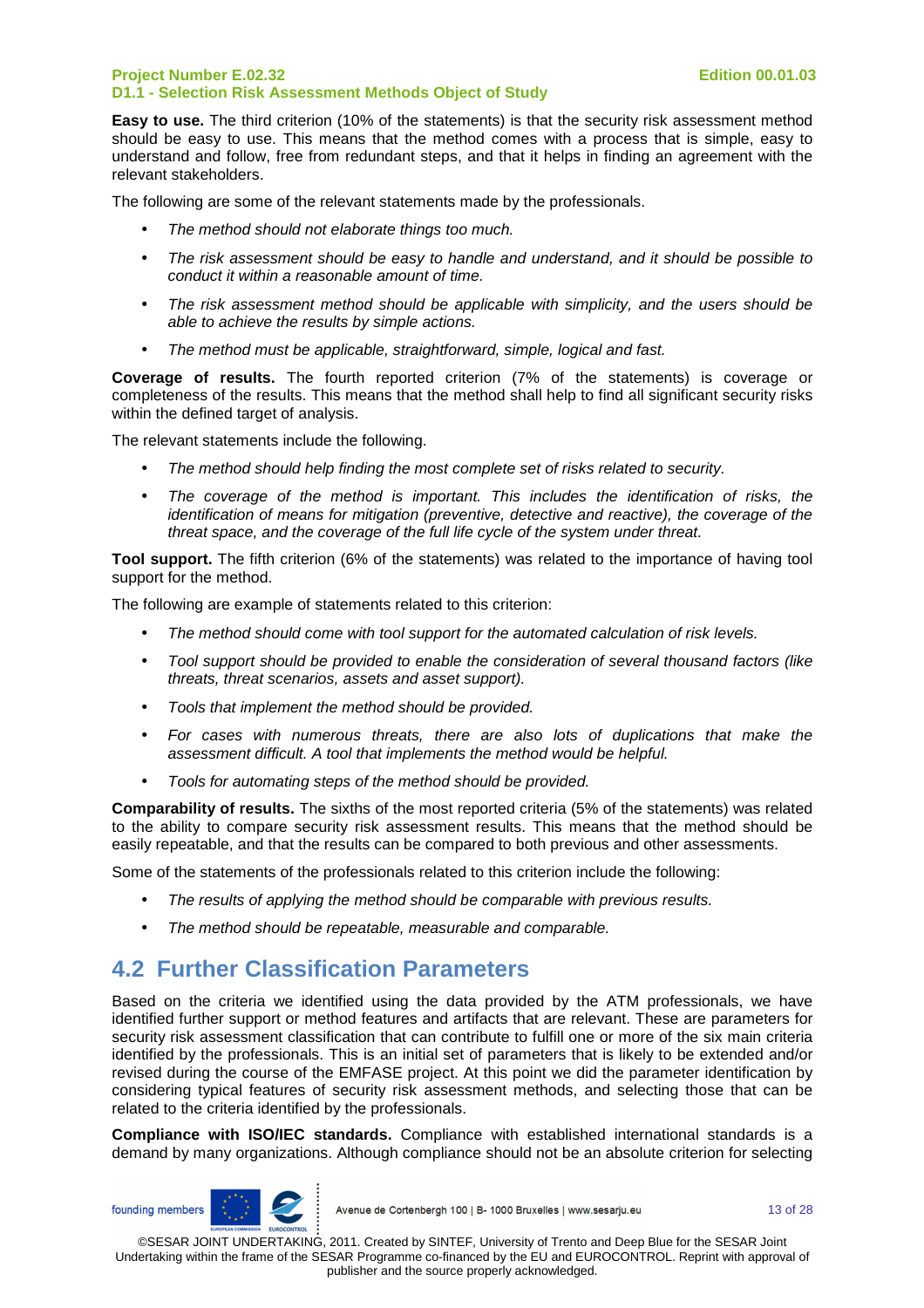a suitable method for security risk assessment, it is relevant for many stakeholders and decision makers regarding risk and security management. The most obvious standards to consider for our purposes are the ISO 31000 standard on risk management and the ISO/IEC 27005 standard on information security risk management.

**Well-defined terminology.** Understanding, communicating, assessing and documenting security risks require a precise and commonly understood vocabulary. It is therefore important that any method for security risk assessment provides the terminology that is needed in order to use the method, to describe the relevant elements and the relations between them, to communicate the results to other stakeholders, etc. The terminology should also be reflected by any documentation templates or modeling techniques that should support the method.

**Documentation templates.** Templates or other means for documenting the assessment results can be of good help, not only for the documentation itself, but also as guidance on what information to gather, how to gather it, and how to capture the relations between results. Such relations can, for example, be between an asset, a threat that may harm it, and the vulnerability that may be exploited by the threat.

**Modeling support.** Risk and threat modeling can serve as very useful techniques for conducting the risk assessment. The modeling language should reflect the underlying terminology and provide structure and guidance for how to do the steps or tasks of the method. Modeling can moreover serve as a means for documentation of the risk assessment results.

**Practical guidelines.** This parameter is strongly related to the criteria of process clarity and method ease of use. Such guidelines should be precise descriptions about how to conduct each step of the method, which techniques to use, who should be involved, which information to gather, etc. This parameter may be relevant to take into account as some methods provide little or no guidance on how to do a risk assessment, but rather focus on what the assessment should cover. This is in particular the case for the mentioned ISO/IEC standards.

**Assessment techniques.** Risk assessment involves the core risk management activities of risk identification, risk analysis and risk evaluation [9]. For the practitioners it is not enough to know only what the assessment involves, but also how to do it. Assessment techniques are more specific than practical guidelines and can, for example, be qualitative or quantitative means for likelihood estimation, consequence estimation, risk evaluation, cost estimation, etc. A comprehensive overview and classification of risk assessment techniques are provided in the ISO 31010 standard [10].

**Lists and repositories.** Supporting lists and repositories include lists of assets, threats, vulnerabilities and treatments/controls. Examples of such lists are those provided by the ISO/IEC 27005 standard.

### **4.3 Criteria and Supporting Parameters**

In Table 2 we give an overview of the relations between the identified criteria and parameters for the classification of the security risk assessment methods. The six criteria are listed horizontally, while the related criteria and parameters are listed vertically. A marked cell indicates that the supporting criterion/parameter may contribute to the fulfillment of the criterion in question. For example, a clear process could make the method easy to use and also facilitate the comparison of results. Moreover, available documentation templates could help clarifying the process, make the method easy to use and facilitate comparison. Note that we did not include compliance with standards in this matrix since this is not a supporting feature in the sense that the other parameters are.

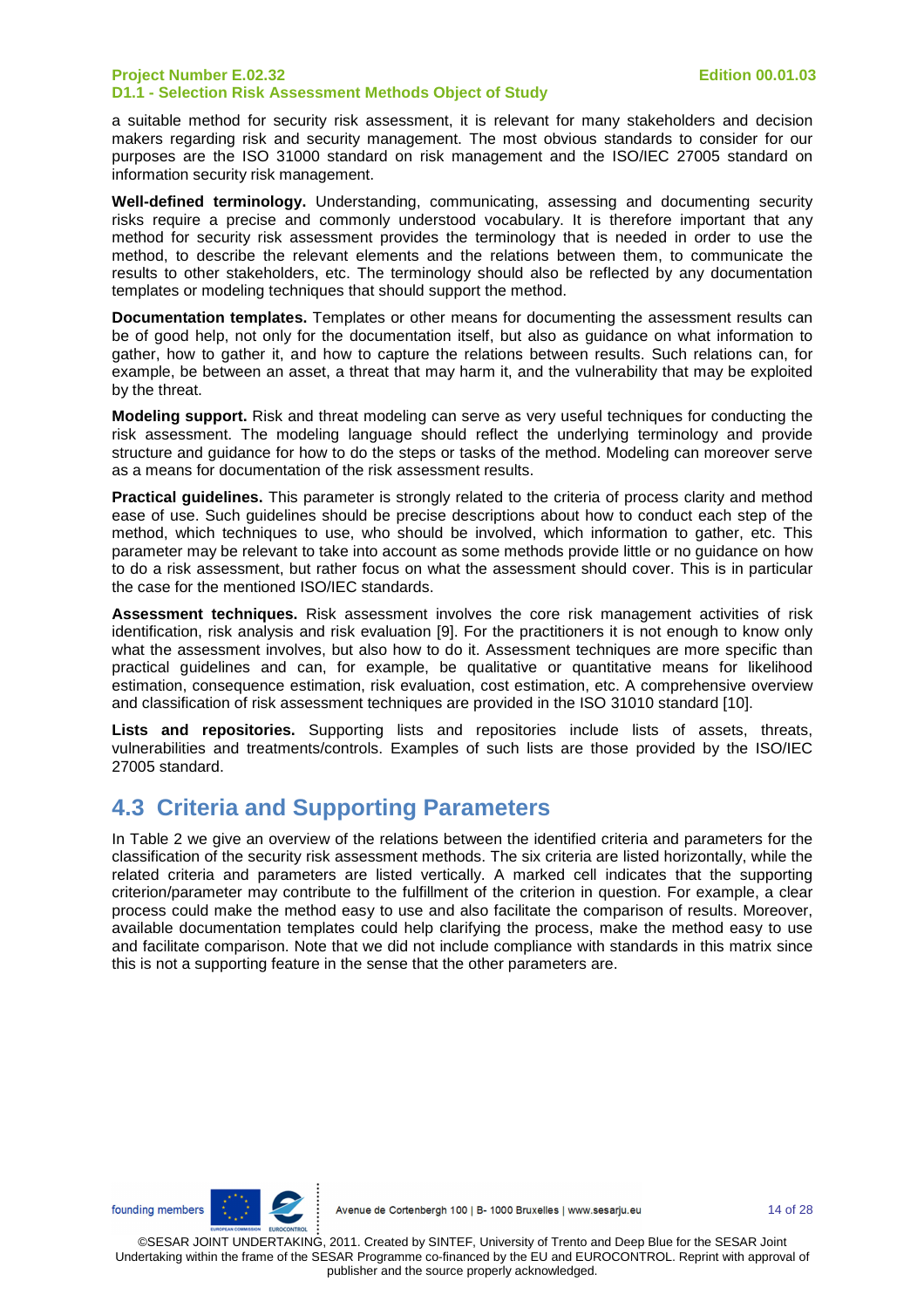|                          | <b>Supporting criteria</b> |          |         |            |         | <b>Supporting parameters</b> |                          |                         |          |                      |                       |              |
|--------------------------|----------------------------|----------|---------|------------|---------|------------------------------|--------------------------|-------------------------|----------|----------------------|-----------------------|--------------|
|                          | Clear process              | controls | use     | of results | support | Comparability of results     | Well-defined terminology | Documentation templates | support  | Practical guidelines | Assessment techniques | Repositories |
| <b>Criterion</b>         |                            | Specific | Easy to | Coverage   | Tool    |                              |                          |                         | Modeling |                      |                       |              |
| Clear process            |                            |          |         |            |         |                              | X                        | X                       | X        | X                    | X                     |              |
| Specific controls        |                            |          |         |            |         |                              |                          |                         |          |                      |                       | X            |
| Easy to use              | X                          |          |         |            | X       |                              | X                        | X                       | X        | X                    | X                     | X            |
| Coverage of results      |                            |          |         |            |         |                              |                          |                         |          | X                    |                       | X            |
| Tool support             |                            |          |         |            |         |                              |                          |                         |          |                      |                       |              |
| Comparability of results | X                          |          |         | X          |         |                              | X                        | X                       | X        | X                    | X                     | X            |

**Table 2 – Supporting criteria and parameters** 

### **4.4 Means for Verification**

In the studies of methods for security risk assessment there are certain criteria and parameters that need to be investigated empirically through their application in realistic settings. However, for some of the criteria and parameters it may suffice to do a simple check of what is offered by the method. In Table 3 we have indicated for each criterion/parameter whether its fulfilment in some cases can be verified by a check (C) or if a more thorough empirical (E) investigation is required.

Notice, importantly, that while some of the criteria and supporting parameters can be verified by a simple check, they may still need to be investigated further in the empirical evaluation of the criteria. Hence, a tick in the C column does not exclude it from empirical evaluation. For example, while it can be easily checked whether tool support is provided, there is still a need to investigate to what extent the tool actually aids the practitioners and facilitates the security risk assessment, as well as the extent to which the tool itself is practical and easy to use. The same is the case for, for example, documentation templates and modeling support, where an evaluation of the extent to which they are fit for their purposes may be required.

The purpose of Table 3 is therefore not to conclude on how we need to go by for evaluating security risk assessment methods with respect to the identified criteria. It is rather an initial indication which features and properties that we in particular need to consider in the development of our empirical evaluation framework.

| <b>Evaluation criterion/parameter</b> |  | Е |
|---------------------------------------|--|---|
| Clear process                         |  |   |
| Specific controls                     |  |   |

founding members

Avenue de Cortenbergh 100 | B- 1000 Bruxelles | www.sesarju.eu

15 of 28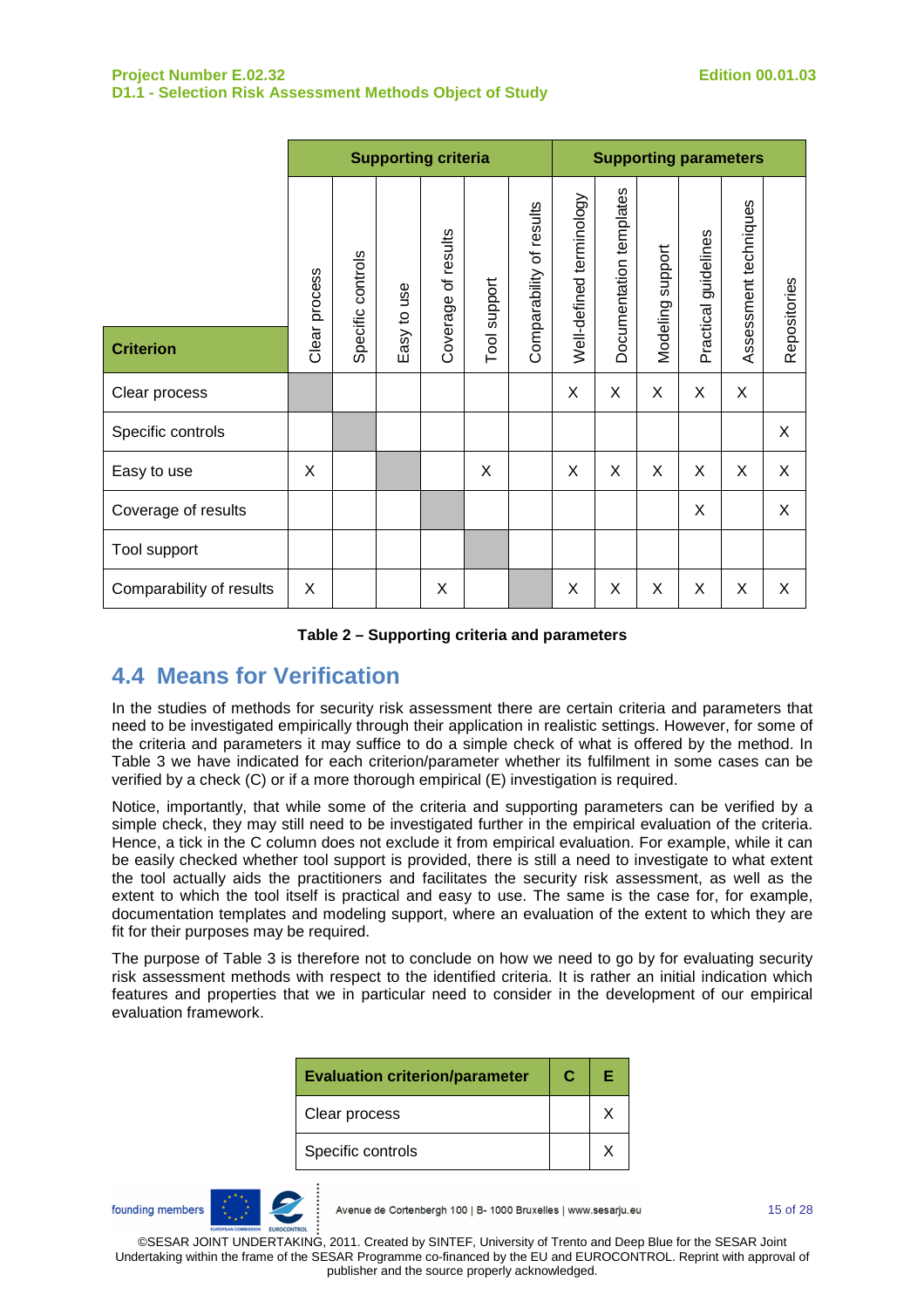| Easy to use                 |   | x |
|-----------------------------|---|---|
| Coverage of results         |   | X |
| Tool support                | X |   |
| Comparability of results    |   | х |
| Well-defined terminology    | X |   |
| Documentation templates     |   |   |
| Modeling support            |   |   |
| <b>Practical guidelines</b> |   |   |
| Assessment techniques       |   |   |
| Repositories                | X |   |
| Compliance with ISO/IEC     |   |   |

**Table 3 – Means to verify the fulfillment of the identified criteria and parameters** 

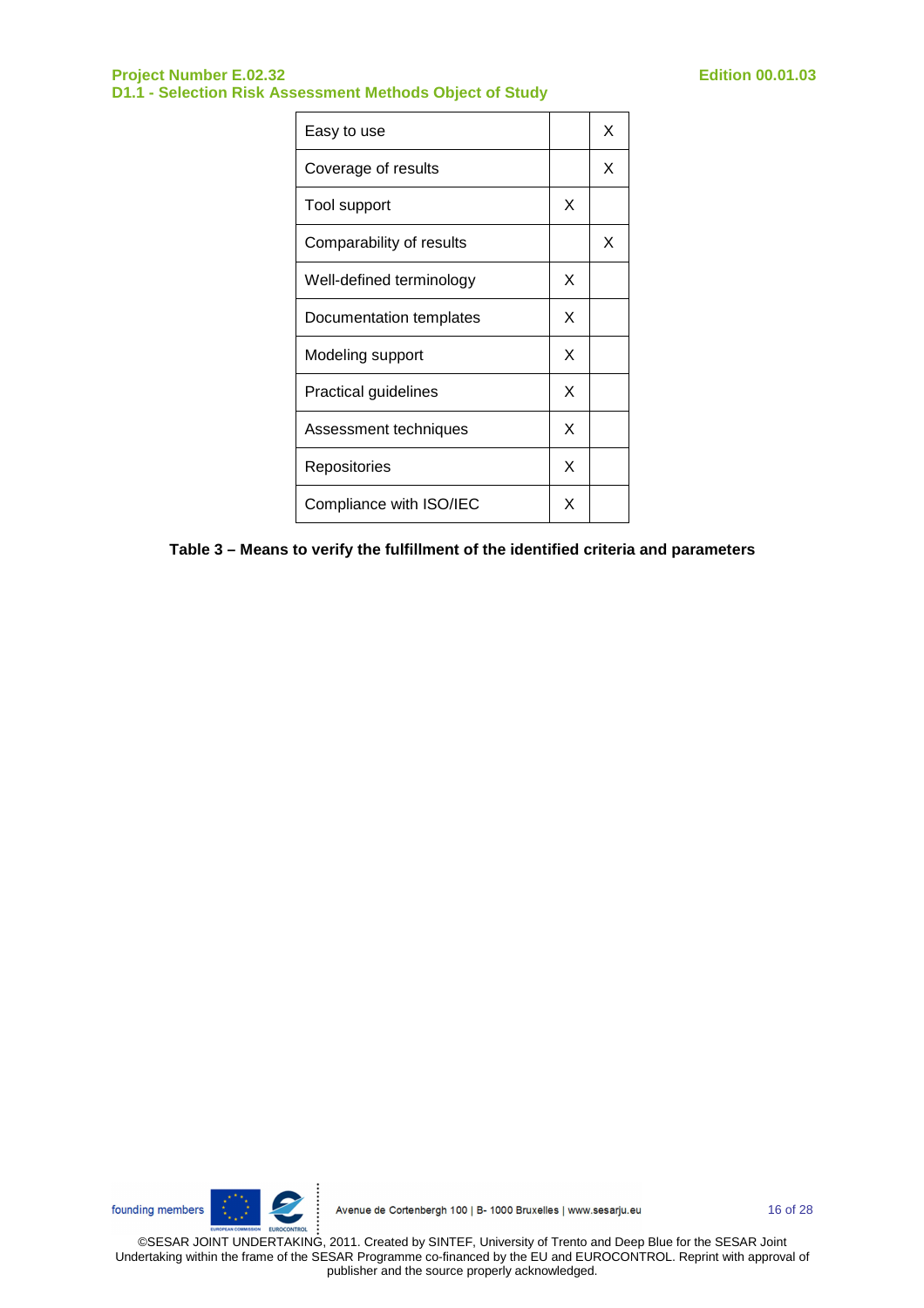# **5 Selection Criteria**

As mentioned in the introduction, it is infeasible within the course of the EMFASE to do in-depth empirical studies of all relevant methods for security risk assessment. Instead we will select a few methods that will serve as the EMFASE empirical method's object of study. In the following we describe the main criteria we have used for making our selection.

**Relevance for the ATM domain.** EMFASE targets the needs of the aviation domain and ATM professionals regarding security risk management of ATM systems. An obvious criterion for the selection of methods to study is therefore that they are relevant for and applicable to the ATM domain.

**Readiness for study.** By this criterion we mean that the methods we select should be readily applicable to ATM use case scenarios. That is to say, we should be able to set up our studies by relatively little preparations from our side and from other case study participants. Such preparations typically include ensuring our own expertise in using the methods, as well as any needed training of other participants.

**In-house expertise.** This criterion is related to the previous one, and means that we (to the extent possible) select methods for which there is already in-house expertise within the EMFASE project. This is to ensure that we can provide the necessary and adequate training of the participants using the methods, and that we can do qualified monitoring of the correct application of the methods.

**Coverage of identified criteria and parameters.** By this criterion we mean that the selected methods should as much as possible cover the success criteria and supporting parameters described in Section 4. While this selection criterion can be checked a priori for the supporting parameters, this is of course not the case for the success criteria that are what we aim to investigate and achieve a posteriori understanding of. However, our selected methods are those we believe are suitable for investigating all of the success criteria to understand how they can be fulfilled.

**Self-contained.** By a self-contained method for security risk assessment, we mean that it comes with all the techniques, guidelines, documentation means, etc. that are needed in order to conduct the complete assessment according to the method.

**Complementarity.** By this selection criterion we mean that the selected methods in combination should (as much as possible) cover the criteria identified by the ATM professionals, thereby covering the research questions we seek to investigate using our empirical framework.

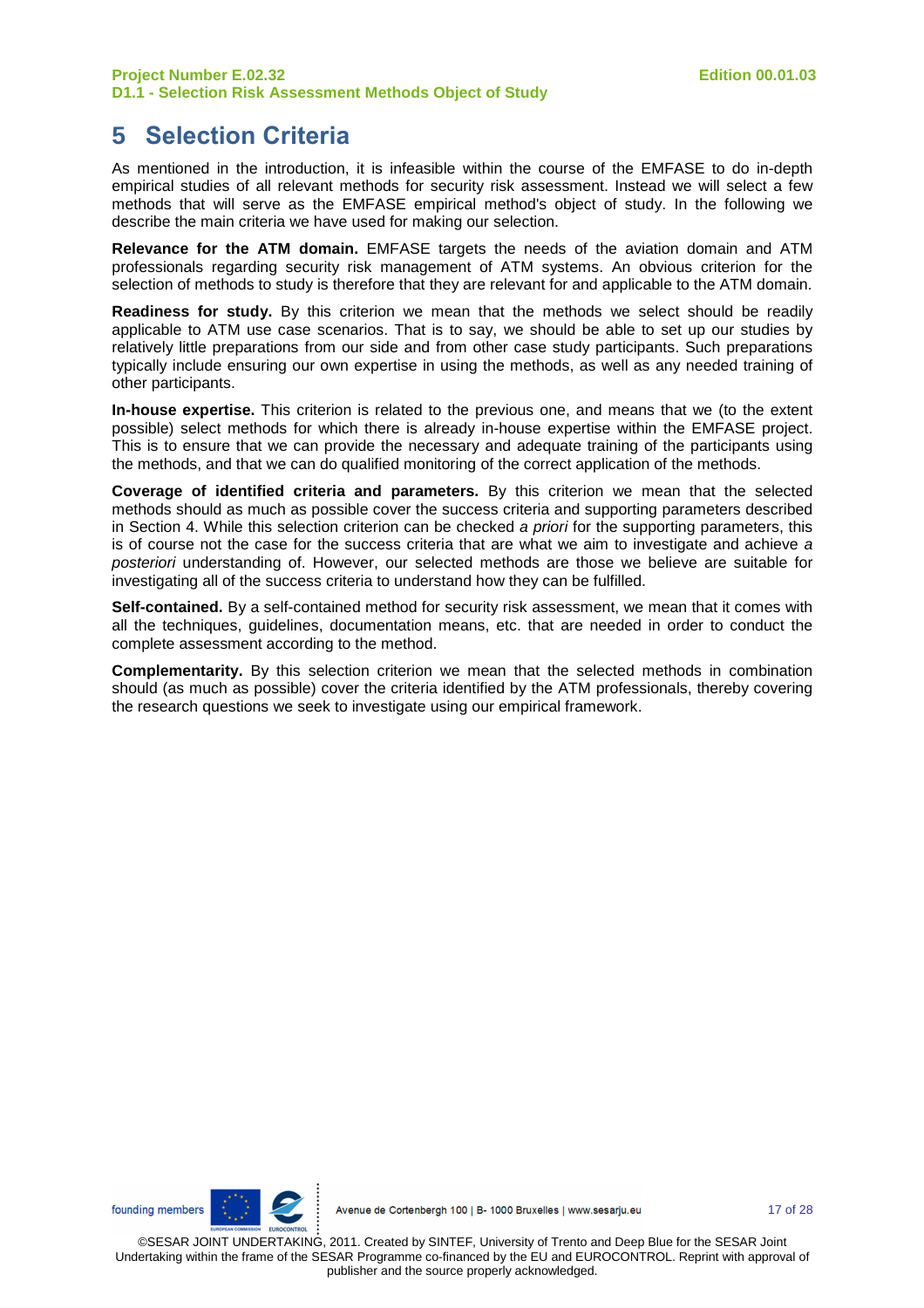### **6 Selected Methods**

In this section we describe in more detail the methods that we have selected to serve as our benchmark methods for the empirical studies. While the EMFASE project will evaluate only this selection of existing methods, the concepts, terminology, study design and metrics, etc. that we develop to do this evaluation will be of a general nature. That is to say, our empirical evaluation framework shall be generally applicable so as to enable later replications and comparable studies using alternative methods for security risk assessment.

In this initial phase of the EMFASE project we have selected three risk assessment methods, namely SecRAM [26], CORAS [15] and the EUROCONTROL ATM Security Risk Management Toolkit [5]. During the course of the project we may include further methods, depending on our empirical findings and further research needs.

As explained in the following, the reason for this selection is by reference to the selection criteria described in the previous section.

**Relevance for the ATM domain.** SecRAM the EUROCONTROL toolkit were developed for ATM security risk assessment, so the relevance of these methods is self-evident. CORAS was developed to support risk assessment in general and has no specific support for ATM. However, CORAS is applicable also to this domain, and it supports both the ISO/IEC 27005 and ISO 31000 standards which are important bases for SecRAM and the EUROCONTROL toolkit, respectively.

**Readiness for study.** This is clearly fulfilled by the three selected methods. They are all applicable to the domain, they come with the necessary support to conduct complete risk assessments, and EMFASE has personnel with strong familiarity with all of the methods.

**In-house expertise.** This is also clearly fulfilled since SINTEF was the developer of CORAS, and because SINTEF (via NATMIG) was one of the contributors to the development of SecRAM and the SecRAM guidance material. Personnel from UNITN have undergone a tutorial on the EUROCONTROL toolkit, and also applied it in case studies.

**Coverage of identified criteria and parameters.** Each method covers several of the identified supporting parameters, and in combination they cover all of them. All of them also come with features that provide the basis for investigating all of the main success criteria identified by the ATM professionals.

**Self-contained.** No security risk assessment method is completely self-contained in the sense that it provides the means for tackling any issue that may arise. However, the selected methods have been designed with the aim of supporting the analysts as much as possible throughout the whole risk assessment process. The differences between the methods, such as modeling vs. tables for documentation, gives us a good basis for investigating which features are useful and for what purposes.

**Complementarity.** Considering our identified success criteria and supporting parameters, the methods in combination give a good coverage of the topics we seek to investigate. The obvious differences between the methods moreover give a good basis for identifying strengths and weaknesses, and which of the method features that are adequate and useful for ATM professionals. For example, one of the main differences between SecRAM and CORAS is that while the former was developed to support personnel with little or no security expertise and relying on repositories, the latter was developed to support risk analysts in analyzing any system (possibly) from scratch.

The three methods were briefly described in the state of the art overview of Section 2. In the following we present them in more detail before making a brief comparison of the three.

### **6.1 SecRAM**

The SESAR ATM Security Risk Assessment Method (SecRAM) [26] is developed within the SESAR JU project 16.02.03 (Security Risk Assessment – Security Risk Assessment Methodology). This is a so-called transversal project as the developed artifacts shall be applied across all other SESAR projects. The objective is to provide a method that is applicable to all Operational Focus Areas, that is understandable to personnel with little expertise and background in security and risk management, and that allows security risk assessment results from different OFAs to be compared.

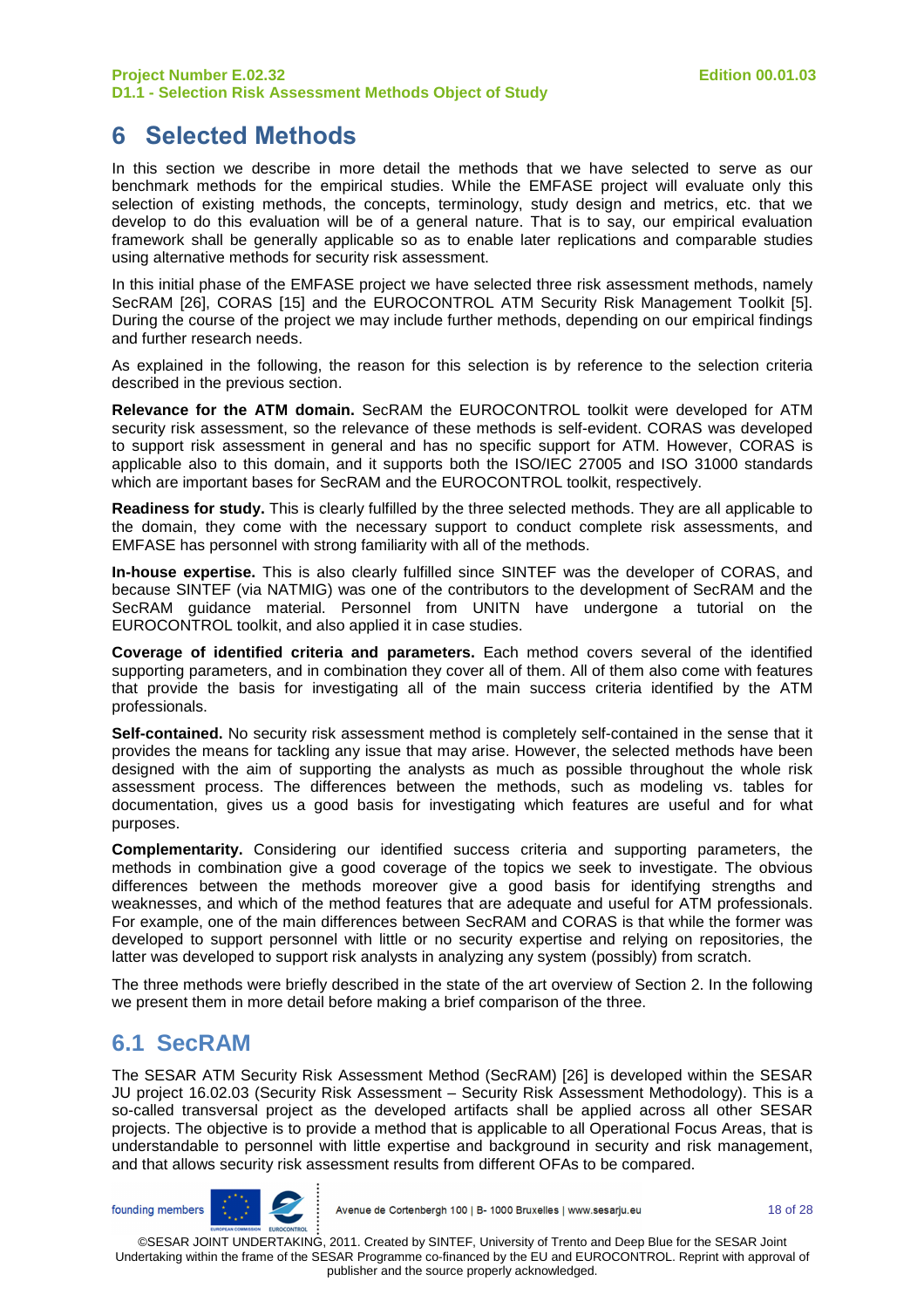Compared to most of the risk assessment methods described in Section 2, SecRAM is rather light weight. However, users of the method are supported by various repositories such as a security register (with lists of assets, threats, threat scenarios, vulnerabilities and controls), security high level documents (including the Minimum Set of Security Controls (MSSC) and security policies), and the Operational Service and Environment Description (OSED). These repositories, along with the SecRAM Implementation Guidance Material [25], compensates the relative simplicity of the method by providing much of the risk information that otherwise would have to be built from scratch.

Figure 1 gives an overview of the SecRAM process. It starts with the asset identification, and the subsequent identification and evaluation of risks are with respect to these assets. The final risk treatment shall identify options for mitigating unacceptable risks. This overall process is divided into seven steps as follows.

**Step 1: Primary asset identification and impact assessment.** Primary assets are of two kinds, namely service assets and information assets. Service assets are, for examples, those the loss or degradation of which make it impossible to carry out the business mission of the OFA. Information assets include information that is required for carrying out the business mission and information that is of strategic or confidential nature. For each primary asset, the required level of confidentiality, integrity and availability (CIA) must be specified. This denotes the level of criticality on a scale ranging from 1 (N/A) to 5 (catastrophic). This impact assessment is done with respect to seven different impact areas (e.g. personnel and capacity), and indicates the potential harm to the assets.

**Step 2: Supporting asset identification and valuation.** Supporting assets are those possessing the vulnerabilities that are exploitable by threats aiming to impair primary assets. They are of various kinds, including hardware, software, personnel, networks and storage media. All supporting assets within the scope of the assessment must be identified, and each primary asset must be linked to at least one supporting asset. Supporting assets inherit the CIA levels of the primary assets they support.

**Step 3: Threat scenario identification.** The objective of this step is to identify potential threat scenarios for the OFA in question. A threat scenario is the combination of a threat, a vulnerability and a primary asset. A threat is an attacker with its resources, objectives and goals, whereas a vulnerability is a weakness of a supporting asset. After the identification of the threat scenarios, each resulting combination of a threat and primary asset is assessed by indicating the CIA properties that may be harmed.

**Step 4: Impact evaluation.** Step 4-6 of SecRAM are conducted to do the risk evaluation. The impact evaluation is an assessment of the potential harm of each threat, which typically equals the highest impact that was identified during the threat scenario identification.

**Step 5: Likelihood evaluation.** The likelihood evaluation is an estimation of the chance for a threat to carry out an attack as described by the threat scenarios. SecRAM uses a likelihood scale of five levels ranging from 1 (very unlikely) to 5 (certain).

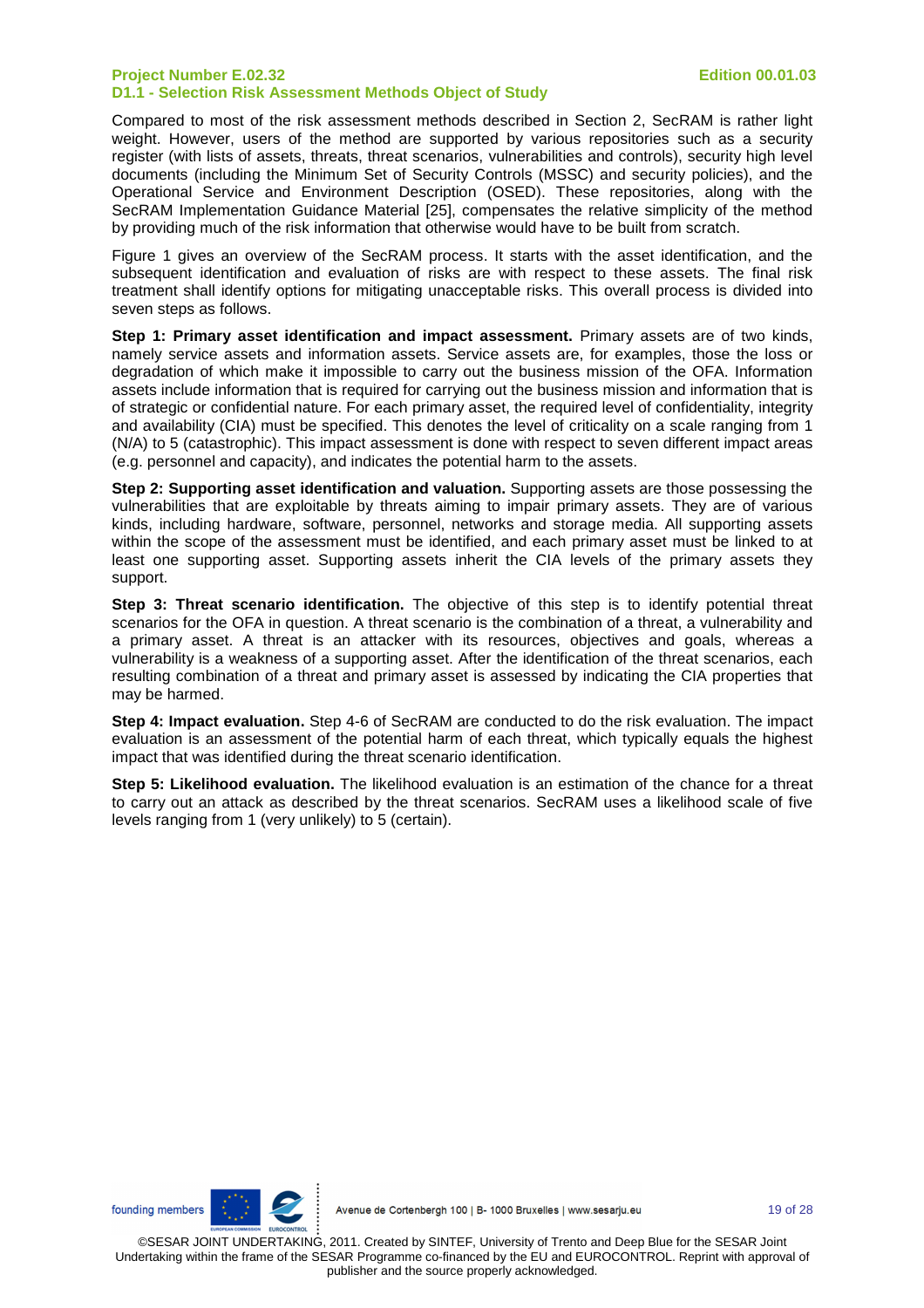

**Figure 1: SecRAM process overview** 

**Step 6: Risk level evaluation.** For the risk level evaluation SecRAM uses a 5x5 risk matrix combining the five levels of impact and likelihood. The matrix defines three risk levels, namely low, medium and high. Each of the identified threats is evaluated according to its evaluated impact and likelihood.

**Step 7: Risk treatment.** This step involves the identification of options for risk mitigation. The options are of the following kinds: Accept (tolerate), reduce (treat), avoid and transfer. The reduce option involves the identification of controls that will reduce impact and/or likelihood. The avoid options means to terminate the activity that causes the risk, whereas transfer is to handle the responsibility of the risk in question to another party.

In addition to the available repositories and supporting material such as the implementation guidance material, SecRAM comes with table templates for conducting and documenting all steps of the method.

### **6.2 CORAS**

CORAS [15] is a model-driven approach to risk assessment that is closely based on the ISO 31000 risk management standard. It consists of three tightly interwoven artifacts, namely the CORAS method, the CORAS language and the CORAS tool. The method follows a process of eight steps that complies with the risk assessment process of the ISO standard. In addition to describing the steps and the activities to be conducted, CORAS comes with practical guidelines and techniques that are needed for carrying out the risk assessment. The language is a graphical notation with various kinds of diagrams that are used throughout the process from beginning to end. While being a formal language with support rigorous analysis of the diagrams, the language was developed to facilitate communication between stakeholders involved in the assessment, including people with little technical background. The CORAS tool is basically a diagram editor for creating all kinds of CORAS diagrams. The tool was designed to facilitate on-the-fly modeling of diagrams during structured brainstorming.

founding members



Avenue de Cortenbergh 100 | B- 1000 Bruxelles | www.sesarju.eu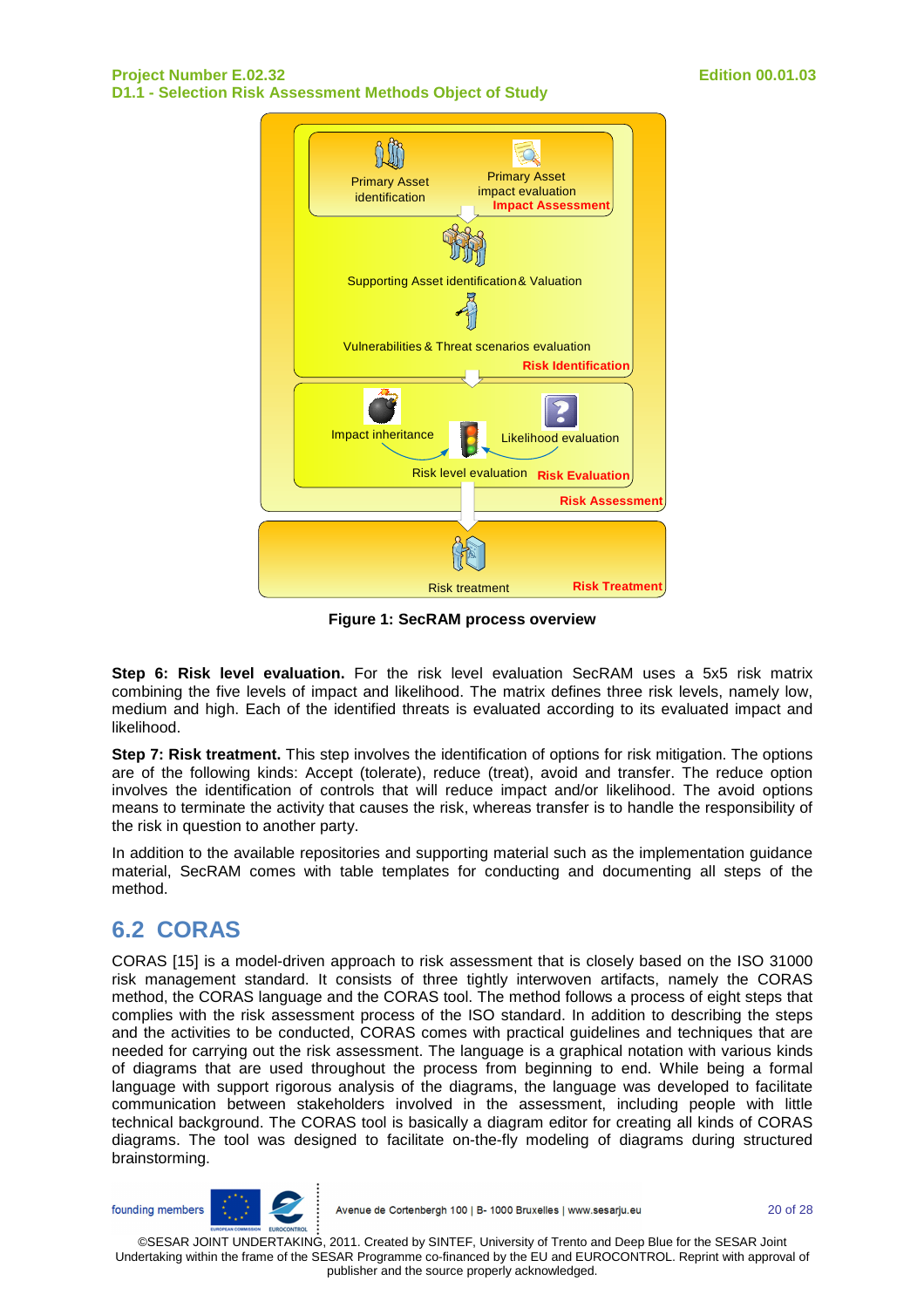The CORAS method is asset-driven. This means that the assets that are the focus of the risk assessment are identified and documented during the initial phase of the process. All subsequent tasks of risk and threat identification are with respect to these assets only, which is to ensure that the risk assessment focuses on the objectives of the assessment.

The four first steps of the CORAS method correspond to the first step of the context establishment of the ISO standard (cf. Section 2). The remaining four steps correspond to the remaining four steps of the standard. In the following description of the CORAS method we align the steps with the standard in order to highlight the compliance. We also describe the modeling support for each step.

**Step 1-4: Context establishment using asset diagrams.** The context establishment includes setting the scope and focus of the assessment, describing and documenting the target of analysis, identifying and documenting the assets, setting the (qualitative of quantitative) scales for likelihoods and consequences, and defining the risk evaluation criteria. The target of analysis should be described as precisely as possible, at the desired level of abstraction and details, using a suitable modeling language such as the UML [23]. The subsequent risk identification is conducted by systematically going through the target models. The models therefore need to contain all relevant information such as users, roles and actors, components, services, network, work and business processes, etc. The assets are documented using CORAS asset diagrams. These diagrams show not only the assets with respect to which risks are to be identified, but also who is the party (stakeholder) and how the assets are related. The party is the entity that assigns value to the assets, and therefore the stakeholder for whom the risk assessment is done.

**Step 5: Risk identification using threat diagrams.** The risk identification is conducted by an analysis team that includes, in addition to the risk analysts, a group of people with different expert insight into the target of analysis. CORAS makes use of structured brainstorming where risks are identified by the identification and modeling of threats, vulnerabilities, threat scenarios and unwanted incidents, as well as the relations between these risk elements. The results are documented on-the-fly using CORAS threat diagrams.

**Step 6: Risk estimation using threat diagrams.** A risk is the likelihood of an unwanted incident and its consequence for an asset. The objective or the risk estimation is therefore to estimate the likelihoods and consequences of the identified unwanted incidents using the threat diagrams. However, the likelihood estimation also involves estimating the likelihoods for the identified threats to initiate threat scenarios, the likelihoods for the threat scenarios to occur, as well as the conditional likelihoods that scenarios can lead to unwanted incidents. By this additional information we get a stronger basis for estimating the likelihoods of the unwanted incidents (using the CORAS calculus), for identifying inconsistencies and possible mistakes or misunderstandings, and for identifying the most important sources of risk.

**Step 7: Risk evaluation using risk diagrams.** The risk evaluation involves the calculation of the risk levels resulting from the risk estimation and to determine which of the risks that should be evaluated further for possible treatment. The task is conducted using CORAS risk diagrams, and the risks are evaluated according to the risk evaluation criteria from the context establishment.

**Step 8: Risk treatment using treatment diagrams.** Risk treatment is the identification of means for cost-effective risk mitigation. For this task, the method makes use of CORAS treatment diagrams where options for risk treatment are annotated on the threat diagrams that depict the unacceptable risks. Risk treatment can be by means to reduce the likelihood and/or consequence of a risk, by avoiding the activities that lead to the risk, by transferring the risk to another party, or by retaining (accepting) the risk. A high level overview of the results of the risk treatment can be provided by using CORAS treatment overview diagrams.

### **6.3 ATM Security Risk Management Toolkit**

The ATM Security Risk Management Toolkit [5] was developed by EUROCONTROL to support Air Navigation Service Providers (ANSPs) in identifying, assessing, documenting and managing security risks. The method is design to facilitate security risk management during the project development life cycle, in particular the initial phases of concept definition and feasibility studies.

The security risk management process involves conducting five subsequent activities, in addition to an initial optional step to decide whether a full security risk assessment is needed for the project in



Avenue de Cortenbergh 100 | B- 1000 Bruxelles | www.sesarju.eu

21 of 28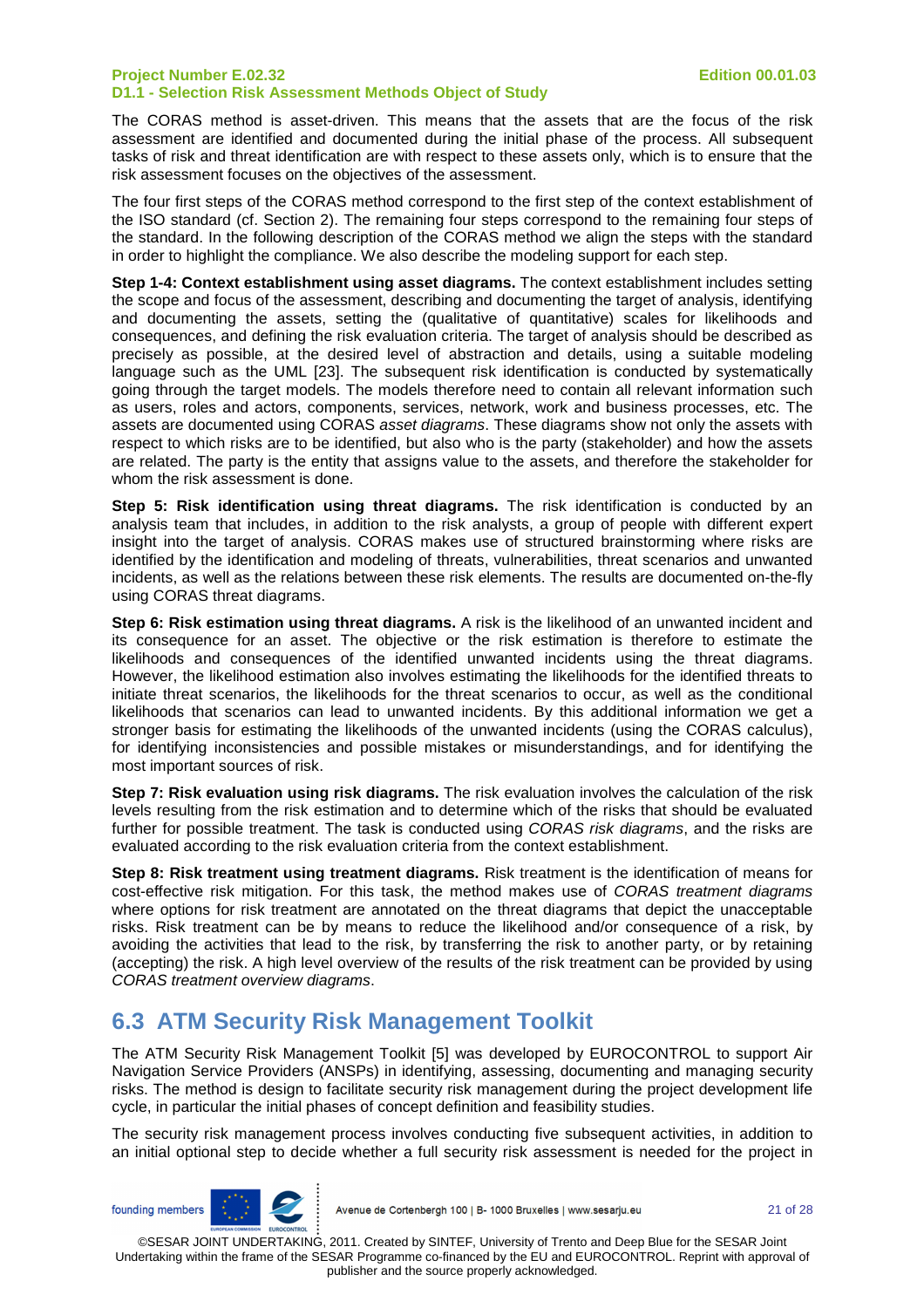question. The method and its underlying terminology are based on ISO 31000 [9] and the ISO/PAS 22399 [8] standard on societal security. The method makes use of repositories, such as asset registers and attacker catalogues, and describes for each step the needed input and which output that shall be produced. More specifically, the method steps are as follows.

**Step 0: Is a risk assessment required?** The objective of this optional step is to identify projects that do not require a risk assessment, and to prioritize between projects that do.

**Step 1: Define the scope of the system.** The objective of this step is to define the system boundaries for the security risk assessment, develop the security goals, develop a system description, and identify the assets. This includes defining the areas which security should protect (such as safety, business or environment), the security goals of the ANSP, as well as other requirements such as legal and regulatory.

**Step 2: Assess impact of a successful attack.** The objective of this step is to identify which assets are relevant to the effective operation of the ANSP's ATM system, and the potential related incidents. The step uses the identified security goals and assets as input to assess the possible impact on security goals if the assets are attacked and harmed.

**Step 3: Estimate likelihood of successful attack.** The objective of this step is to estimate the likelihood of a successful attack on an asset. The attacks include those that originate from both outside and inside the system. In order to estimate the likelihood of successful attacks, the likelihood of attack attempts are estimated first. The estimation shall take into account any vulnerability that may be exploited, and the identified threat paths shall be documented as attack scenarios.

**Step 4: Assess risks.** The objective of this step is to identify the security risks for each attack. This includes specifying the risk appetite for the project (i.e. the risk evaluation criteria specified by a risk matrix), and to estimate risk levels by combining the likelihood and impact of each of the identified successful attacks.

**Step 5: Define and agree management options.** The objective of this step is to identify management options that reduce the risks to an acceptable level. The possible kinds of options are to terminate the activity that leads to unacceptable risk, to tolerate the risk, to transfer the risk, or to treat the risk by applying countermeasures or controls.

### **6.4 Comparison**

A detailed comparison of the three selected methods is outside the scope of this deliverable, as our main objective here was the selection of these methods and the documentation of the criteria for the selection. Such a comparison is a main part of the forthcoming work of EMFASE that includes the development of the empirical evaluation framework and the concrete evaluation studies. The studies will target the criteria and parameters for method classification that we presented in Section 4. Using this classification as a basis, our aim is to develop a framework with techniques and means for evaluating and comparing risk assessment methods precisely with respect to such evaluation criteria.

There are, however, some obvious similarities and differences between the three risk assessment methods that alone make them interesting for comparison.

All methods are based on international standards. This is reflected by the processes they follow which, at a high level, are the same; after an initial description of the target and its scope, the risks are identified and evaluated, before options for risk mitigation are identified. They differ, however, regarding which standards that are the most important references. CORAS is based on ISO 31000, which does not target security in particular, although the method is compatible with more security oriented approaches like ISO 27005. The EUROCONTROL toolkit is also based on ISO 31000 standard, but has a focus on societal security and incident preparedness as specified by the ISO/PAS 22399 standard. SecRAM is the most information security oriented of the three as it is based on the ISO/IEC 27005 standard.

A difference between CORAS and the other two is that the former is model-driven and uses specific diagrams to support each task and the documentation of the results. All of the methods come with practical guidelines for how to conduct the risk assessments, including specifications of the required inputs and outputs at each step. However, where CORAS uses graphical models, the other two provides table templates to support the assessment and the documentation. This difference is

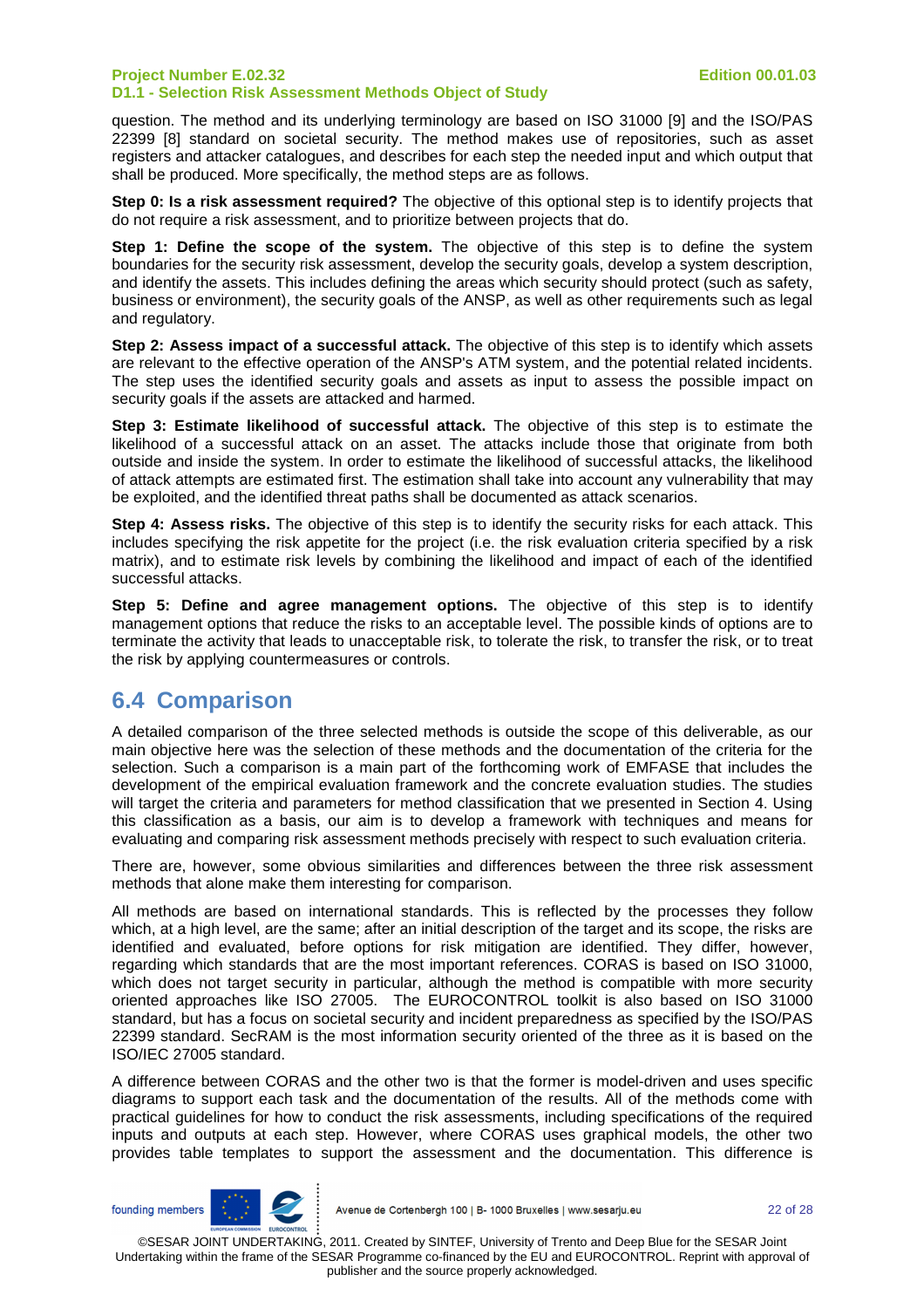interesting to investigate in the empirical studies to see how and to what extent it may affect the fulfillment of the criteria identified by the ATM stakeholders.

Another obvious difference between CORAS and the other two is that only the latter two targets the ATM domain in particular. There are therefore various kinds of support for ATM security risk assessment that only SecRAM and the EUROCONTROL toolkit provide. However, in the empirical studies all of the methods will be applied with the same additional support (such as repositories and descriptions of the analysis target), which allows us to study the differences between the methods in terms of the techniques, guidelines, documentation support, etc. alone.

For risk analysts, ATM professionals and other stakeholders, the time and resources available for conducting a risk assessment may impact the decision about which risk assessment method to use. As mentioned before, SecRAM is rather light weight and is designed to be applicable for personnel with little or no background in security and risk management. CORAS and the EUROCONTROL toolkit are for more thorough risk assessments, and may require more training. The balance between the required resources and expertise on the one hand and the desired results on the other hand is a timely topic of investigation during our empirical studies of the selected methods.

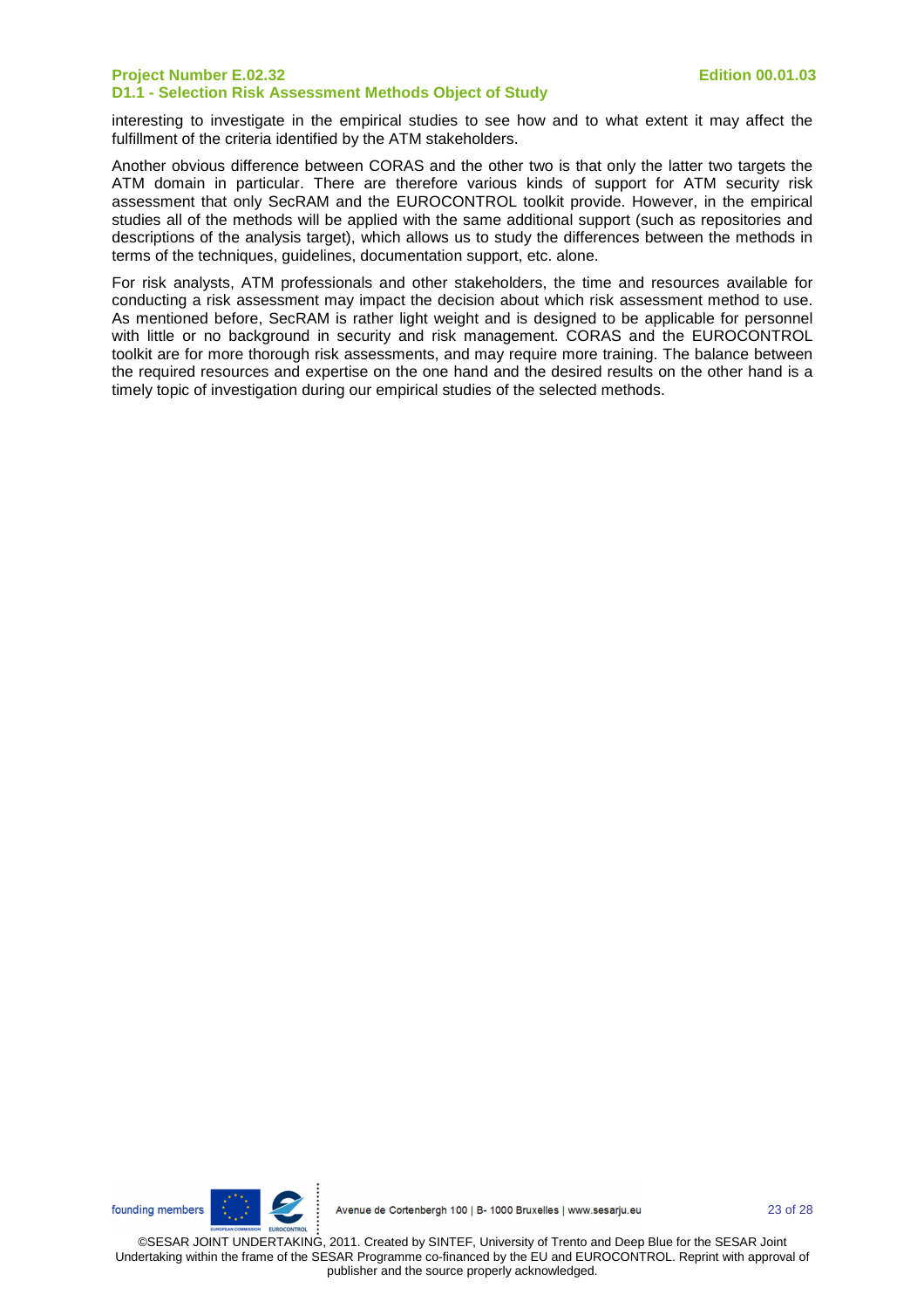# **7 Risk Assessment Support**

When conducting security risk assessments within the ATM domain – using SecRAM, CORAS or any other relevant method – there are various kinds of support that may or should be utilized. Some of these are provided by SESAR and provides specific support for the ATM domain, while others are of a more general kind. In the following we give a list of such relevant support.

**ISO/IEC 27000 series on information security management.** This ISO/IEC series of standards gives general guidelines for information security management, where the ISO/IEC 27005 standard concerns risk assessment in particular. In addition to describing the risk assessment process, the series provides the following relevant support.

- ISO/IEC 27001 list of control objectives and controls for information security management
- ISO/IEC 27005 list of assets
- ISO/IEC 27005 classification and list of threats
- ISO/IEC 27005 list of vulnerabilities

**SESAR 16.02.0x and 16.06.02 projects.** In addition to the SecRAM method itself, there is various supporting material from SESAR projects that are relevant.

- Project 16.02.03 SecRAM Implementation Guidance Material provides practical guidelines for how to conduct a security risk assessment using SecRAM
- Project 16.02.03 table templates to support the SecRAM assessment and documentation
- Project 16.02.05 Minimum Set of Security Controls (MSSC) that all operational areas shall adopt in order to reach a common minimum level of ATM security
- Project 16.06.02 develops a security register of assets, threats, vulnerabilities, threat scenarios and controls.

**The CORAS approach.** Some guidance material and supporting artifacts are freely available for users of the CORAS method.

- The CORAS tool can be downloaded from here: http://coras.sourceforge.net/downloads.html
- A video that gives a demo of how to get started using the CORAS tool is available here: http://coras.sourceforge.net/coras\_tool.html
- A guided tour of the CORAS method can be downloaded from here: http://www.springer.com/cda/content/document/cda\_downloaddocument/9783642123221 c3.pdf?SGWID=0-0-45-1010949-p173989983

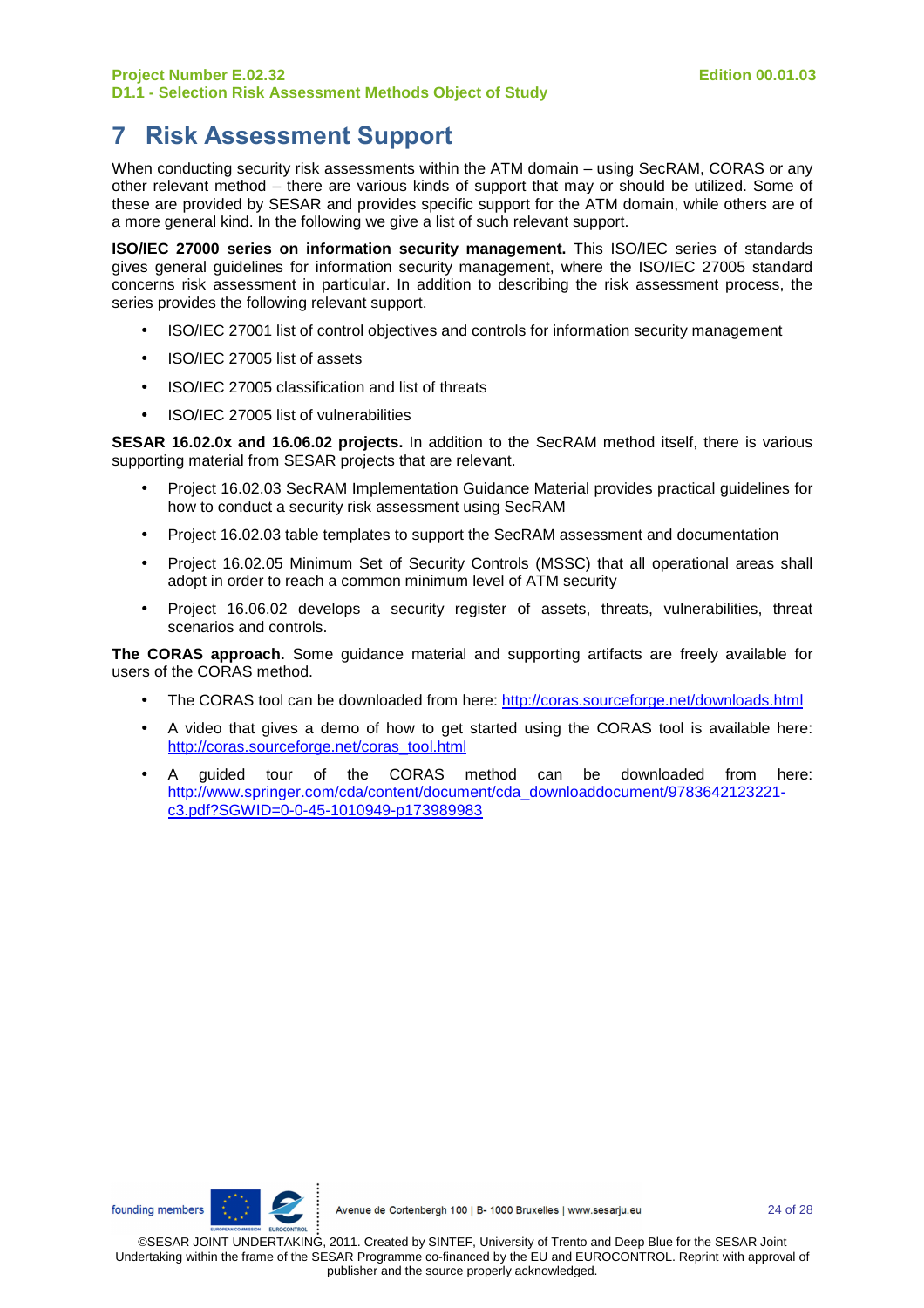# **8 Conclusion**

In this deliverable we have presented our selected method objects of study for our development of the EMFASE framework for empirical evaluation of methods for security risk assessment for the ATM domain. The objective of EMFASE is to provide a framework that can be applied to any security risk assessment method that is adequate for this domain. However, as it in infeasible to conduct thorough studies of them all during the course of the EMFASE project, we need to select some representative methods.

Following the selection criteria presented in Section 5, we identified SecRAM, CORAS and the EUROCONTROL Security Risk Management Toolkit as good candidates for our objects of study; in addition to their relevance to the ATM domain, which is a crucial criterion, we have also within the consortium the required in-house expertise necessary for applying these methods and training any of the participants in the forthcoming empirical studies.

As a starting point for the selection we took into account the state of the art of security risk assessment methods (presented in Section 2), and we identified classification criteria based on data provided by relevant ATM professionals (presented in Section 3 and Section 4). Subsequently we identified the main selection criteria (presented in Section 5).

The selected methods will be applied in empirical studies where they are applied to ATM operational areas and use cases. The three methods in combination give a good coverage of the risk assessment features and techniques that we aim to study and evaluate. During the course of the project we will determine whether further methods, techniques or tools should be investigated as well, but this depends on our findings and research results, as well as any further research needs that we may identify.

The next step of the work of EMFASE WP1 is to develop the first version of the empirical evaluation framework. These initial results will be presented in deliverable D1.2, which is due at M12. The framework will elaborate and extend the initial criteria documented in this deliverable, based on existing practices, comparison of state of the art risk assessment methods, experimental studies, and further data gathered from ATM professionals.

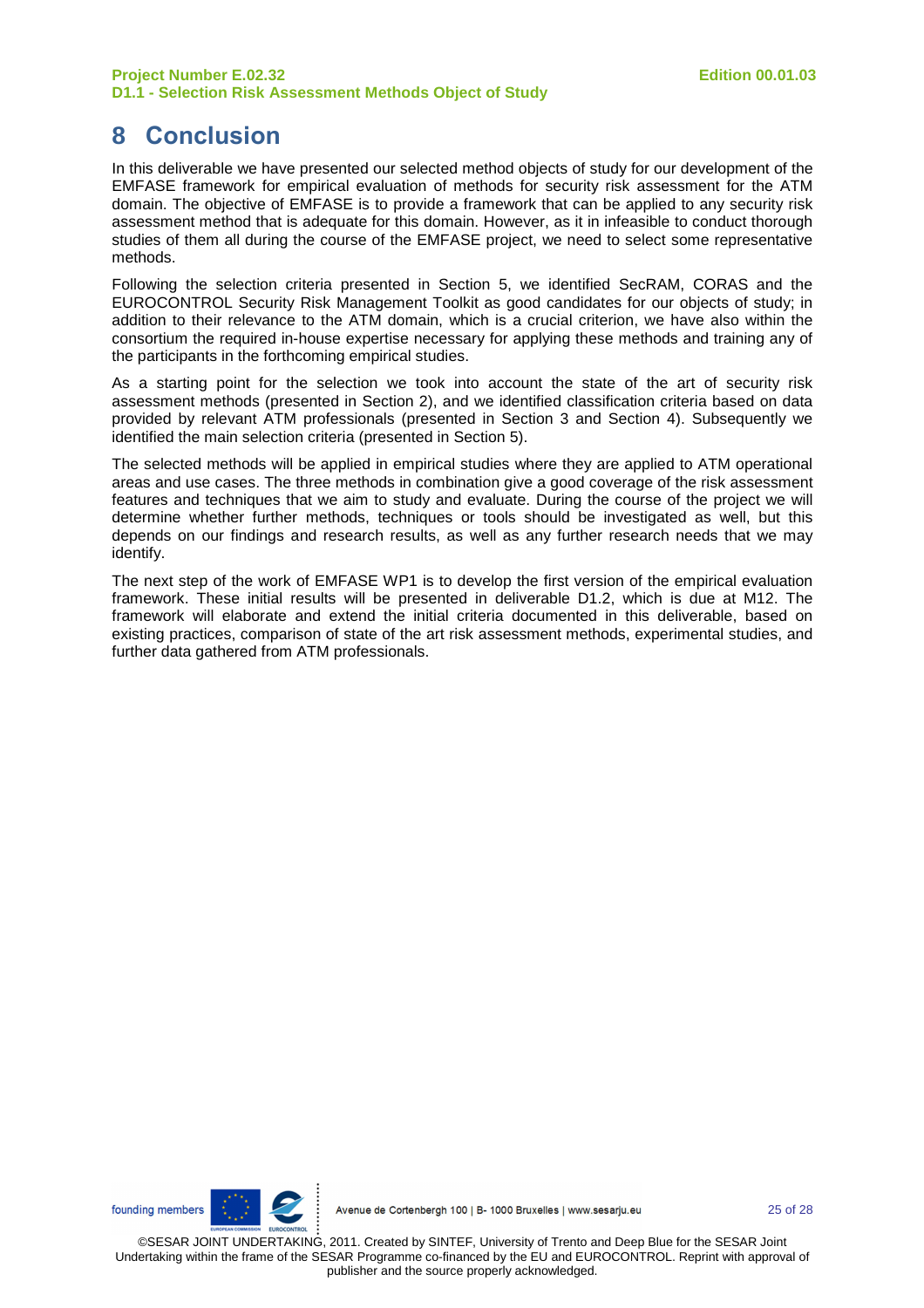#### **9 References**

- **[1]** Agence Nationale de la Sécurité des Systèmes d'Information: EBIOS 2010 Expression of Needs and Identification of Security Objectives (2010)
- **[2]** Christpher J. Alberts and Audrey J. Dorofee: OCTAVE Criteria, Version 2.0. Tech. Rep. CMU/SEI-2001-TR-016, CERT (2001)
- **[3]** Anselm L. Strauss and Juliet M. Corbin: Basics of Qualitative Research: Techniques and Procedures for Developing Grounded Theory. SAGE Publications (1998)
- **[4]** Bundesamt für Sicherheit in der Informationstechnik: BSI-Standard 100-2 IT-Grundschutz Methodology, version 2.0 (2008)
- **[5]** EUROCONTROL: ATM security risk management toolkit Guidance material (2010)
- **[6]** EUROCONTROL: ESSAR4 Risk assessment and mitigation in ATM (2001)
- **[7]** EUROCONTROL: Manual for national security oversight (2012)
- **[8]** International Organization for Standardization: ISO/PAS 22399 Societal security Guideline for incident preparedness and operational continuity management (2007)
- **[9]** International Organization for Standardization: ISO 31000 Risk management Principles and guidelines (2009)
- **[10]** International Organization for Standardization / International Electrotechnical Commission: IEC 31010 – Risk management – Risk management techniques (2009)
- **[11]** International Organization for Standardization / International Electrotechnical Commission: ISO/IEC 15408 – Common Criteria for Information Technology Security Evaluation (2009)
- **[12]** International Organization for Standardization / International Electrotechnical Commission: ISO/IEC 27001 – Information technology – Security techniques – Information security management systems – Requirements (2005)
- **[13]** International Organization for Standardization / International Electrotechnical Commission: ISO/IEC 27005 – Information technology – Security techniques – Information security risk management (2008)
- **[14]** Information Systems Audit and Control Association (ISACA): COBIT 5 A business framework for the governance and management of enterprise IT. Rolling Meadows, ISACA (2012)
- **[15]** Mass Soldal Lund, Bjørnar Solhaug and Ketil Stølen: Model-Driven Risk Analysis The CORAS Approach. Springer (2011)
- **[16]** Nancy R. Mead and Ted Stehney: Security Quality Requirements Engineering (SQUARE) Methodology. SIGSOFT Softw. Eng. Notes, 30(4)1-7 (2005)
- **[17]** Daniel Mellado, Eduardo Fernández-Medina and Mario Piattini: Towards security requirements management for software product lines: A security domain requirements engineering process. Computer Standards & Interfaces, 30(6):361–371 (2008)
- **[18]** Microsoft Solutions for Security and Compliance and Microsoft Security Center of Excellence: The Security Risk Management Guide. Microsoft Corporation (2006)
- **[19]** Ministerio de Administraciones Públicas: MAGERIT version 2 Methodology for information systems risk analysis and management – Book I – The method (2006)
- **[20]** National Institute of Standards and Technology: Guide for conducting risk assessments. NIST Special Publication 800-30, Revision 1 (2012)
- **[21]** National Institute of Standards and Technology: Security and privacy controls for Federal information systems and organizations. NIST Special Publication 800-53, Revision 4 (2013)
- **[22]** National Technical Authority for Information Assurance: HMG IA Standard No.1 Technical risk assessment, Issue No: 3.51 (2009)



Avenue de Cortenbergh 100 | B- 1000 Bruxelles | www.sesarju.eu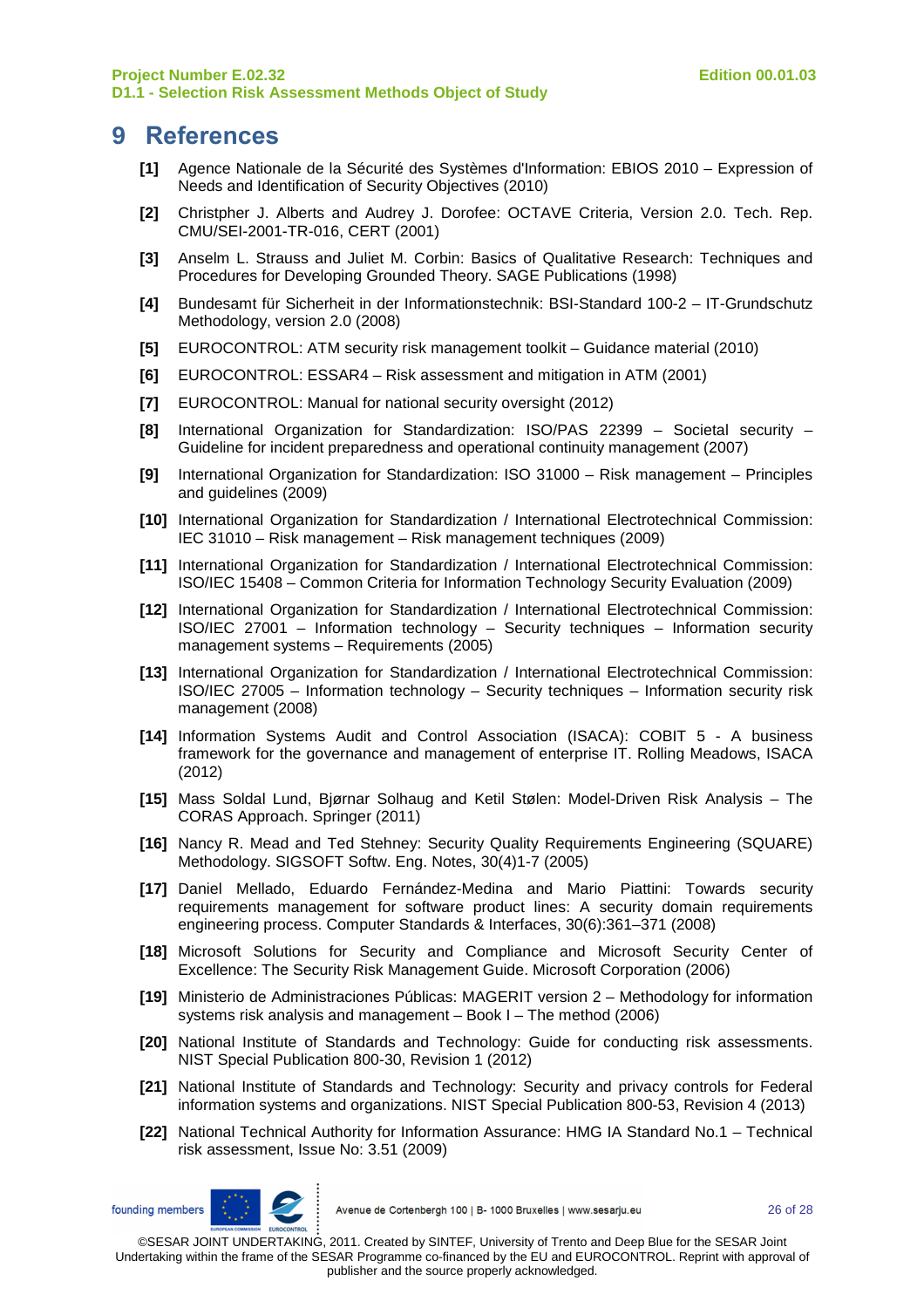- **[23]** Object Management Group: OMG Unified Modeling Language (OMG UML), Superstructure. Version 2.3. OMG Document: formal/2010-05-03 (2010)
- **[24]** John Sherwood, Andrew Clark and David Lynas: Enterprise Security Architecture A Business-Driven Approach. Tylor and Francis (2005)
- **[25]** SESAR Joint Undertaking: SESAR ATM SecRAM implementation guidance material. Project deliverable 16.02.03-D03 (2013)
- **[26]** SESAR Joint Undertaking: SESAR ATM security risk assessment method. Project deliverable 16.02.03-D02 (2013)
- **[27]** SIEMENS Insight Consulting: CRAMM v5.1 Information Security Toolkit. [ONLINE] Available at: the contract of the contract of the contract of the contract of the contract of the contract of the contract of the contract of the contract of the contract of the contract of the contract of the contract of http://www.ia.nato.int/niapc/DocumentGenerator/product/257/ManufacturersBrochure [Accessed 31 January 2014]
- **[28]** Bruce Schneier. Attack trees. Dr. Dobbs Journal, 24(12):21–29 (1999)
- **[29]** Guttorm Sindre and Andreas L. Opdahl: Eliciting security requirements with misuse cases. Requirements Engineering, 10(1):34-44 (2005)
- **[30]** Frank Swiderski and Window Snyder: Threat Modeling. Microsoft Press (2004)



Avenue de Cortenbergh 100 | B- 1000 Bruxelles | www.sesarju.eu